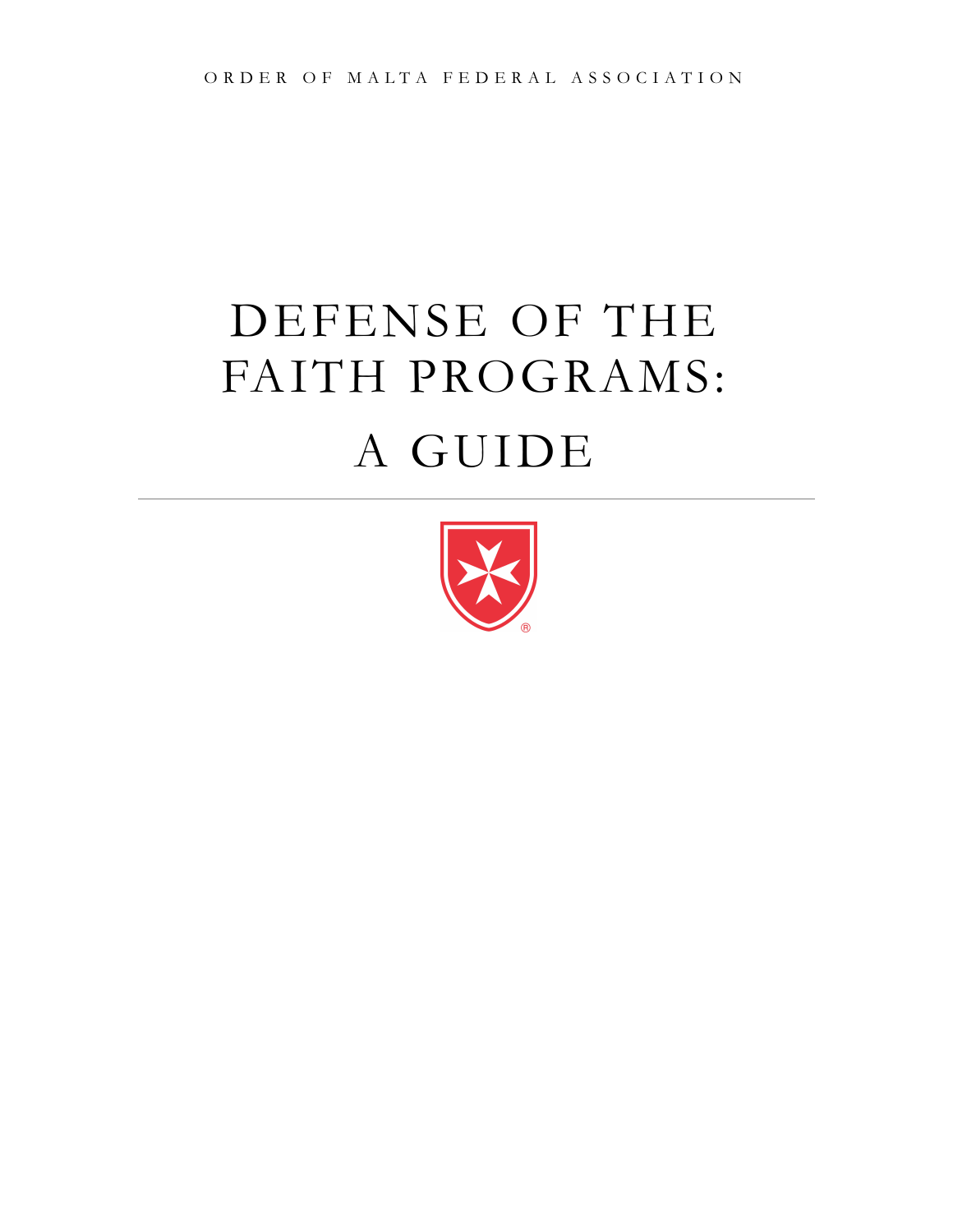#### **Introduction**

## "*Be it mine to practice and defend the Catholic, the Apostolic, the Roman Faith against the enemies of religion…"*

This petition from our daily prayer reflects one of the two charisms central to our Order. Ours is a history of saints and martyrs who defended the faith with the sword, with the intellect, and with charity. Today, defense of the faith is no longer accomplished militarily but is achieved in many other ways, especially through intellectual engagement. The purpose of this document is to assist the Federal Association regions in their defense of the faith efforts and offer some thoughts on what that actually entails.

What is defense of the faith? What are some of the ways the Order can work to defend the faith in the third millennium? It is worth remembering that defense of the faith is not always a parry and thrust of rhetoric or theology with a non-believer but is also accomplished by demonstrating the love of Christ through service to the poor, the sick, and the troubled. Our primary goal must always be the salvation of souls. In his apostolic exhortation *The Joy of the Gospel*, Pope Francis writes:

Today, as the Church seeks to experience a profound missionary renewal there is a kind of preaching which falls to each of us as a daily responsibility. It has to do with bringing the Gospel to the people we meet, whether they are our neighbors or complete strangers. This is the informal preaching that takes place in the middle of a conversation, something like what a missionary does when visiting a home. Being a disciple means being constantly ready to bring the love of Jesus to others and this can happen unexpectedly anyplace: on the street in a city, or during work or in a city square or on a journey. In this preaching, which is always gentle, the first step is personal dialogue, when the other person speaks and shares his or her joys, hopes, and concerns for loved ones, or so many other heartfelt needs. Only afterwards is it possible to bring up God's word…

However, defense of the faith does require that we be educated in the teachings of the Church. The First Letter of Peter reminds us: "…Always be ready to give an explanation to anyone who asks you for a reason for your hope, but do it with gentleness and reverence, keeping your conscience clear, so that, when you are maligned, those who defame your good conduct in Christ may themselves be put to shame." (3:15-16)

We must always be ready to speak in defense of the Church, and not be ashamed of proclaiming her truths, creating opportunities for the Catholic faithful at large to learn more about their faith. This brings us to the purpose of this guide.

Defense of the faith programs ideally should aim to achieve certain goals.

a) Deal with important religious issues of the day, be educational, and, where possible and appropriate, be ecumenical, drawing on the Church's long intellectual tradition of defense of the faith.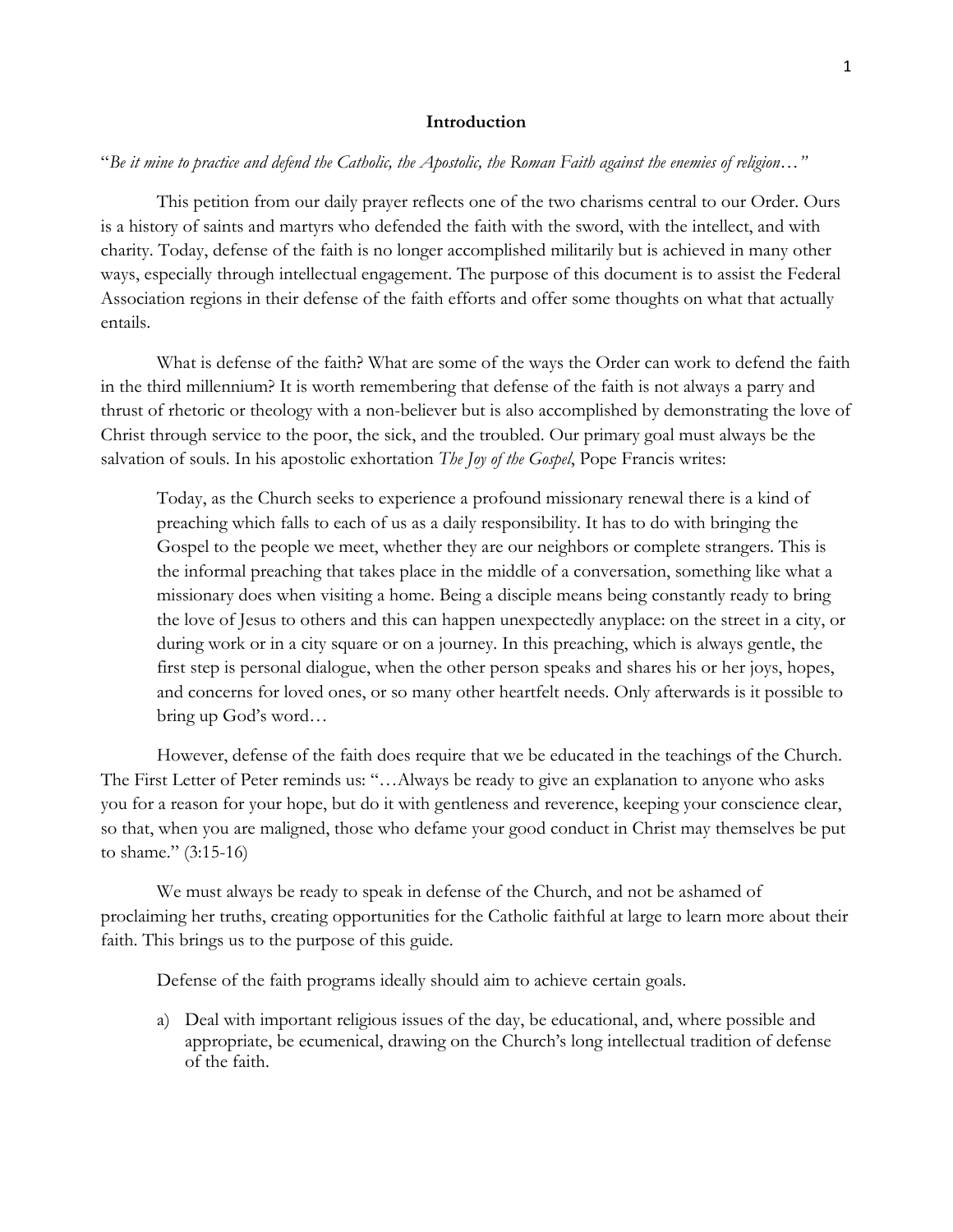- b) Act on opportunities to give lay Catholics a deeper understanding of their faith so they can defend Catholic principles and teachings to others.
- c) Strive for lasting impact. The program should encourage attendees to ask, "And now what?" It should inspire people to stay involved with the topic and ask how they might make a difference. This could include providing attendees with take-home materials and providing priests, religious and lay leaders with talking points, meditations, and discussions dealing with the topic covered at the event. The goal is to provide people with something they could do to address the issue in their daily lives.
- d) Use the event to acquaint Catholics and non-Catholics alike with the Order of Malta and its works.

What follows is an attempt to offer some step-by-step suggestions on how Federal Association regions can begin to structure and present defense of the faith programs. This guide is not meant to be comprehensive or definitive but rather to share some perspectives, questions, and techniques drawn from the experience of others who have presented successful programs both large and small. The needs and objectives of each region will vary and consequently these guidelines should be adapted to local circumstances and the subject matter of the program. New issues will continue to assail our faith, and the Order must find innovative ways to defend it. The charism of defense of the faith will never lose its importance.

We would like to extend our appreciation to the Atlanta, Central North Carolina, and Lancaster regions for their contributions to developing this guide. A special thank-you to Frank Orban III, KM whose notes from Lancaster's program on "Christian Persecution in the Middle East" served as a significant source for this guide.

Respectfully submitted,

Defense of the Faith Committee Federal Association of the Order of Malta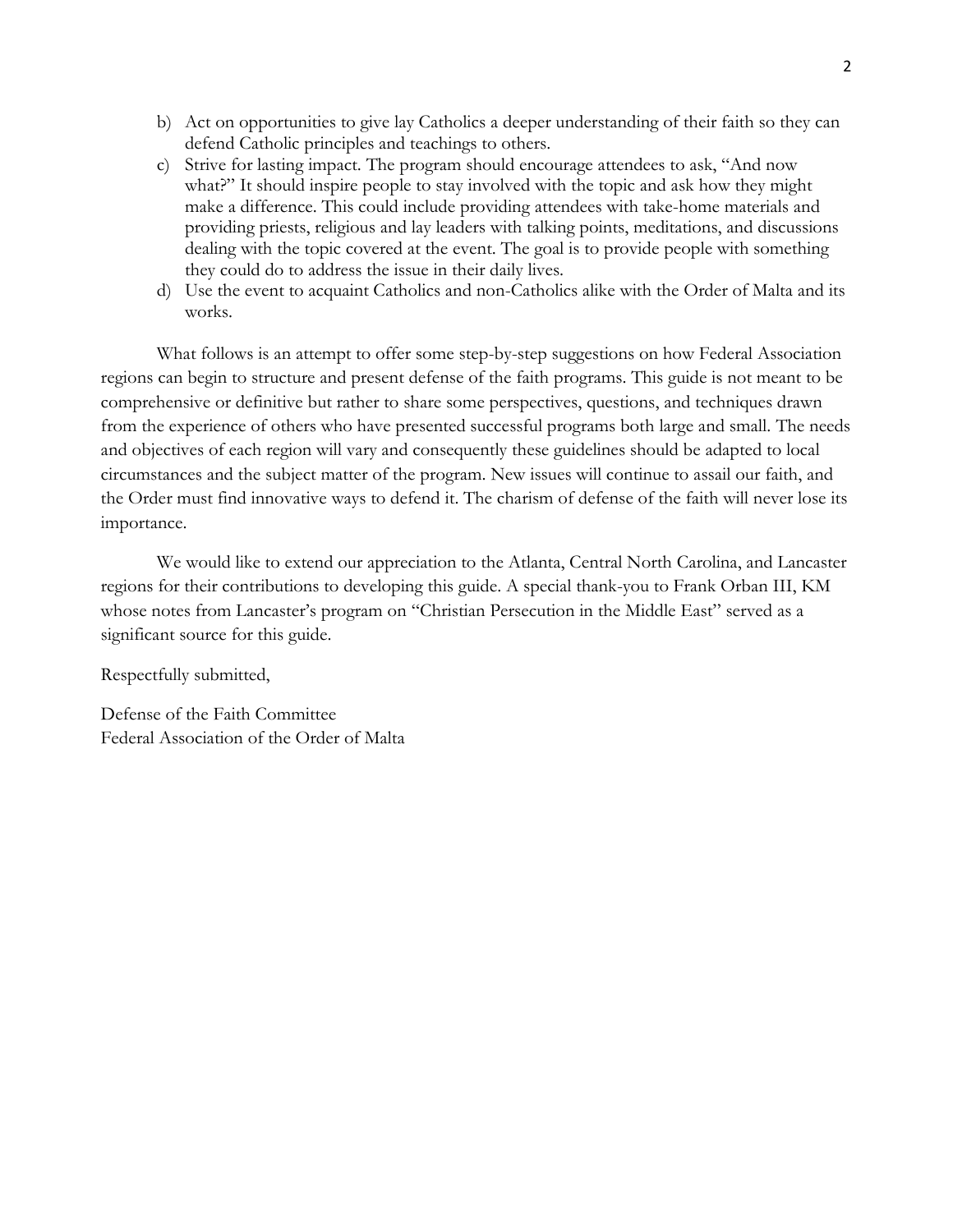#### **Program Development**

#### **Defense of the Faith Committee**

Since there can be many moving parts to defense of the faith events, it requires a dedicated and collaborative group of individuals to execute them, three to five people at a minimum. To start, a proposal form (discussed below) should be drawn up and presented to the region and its hospitaller for discussion and approval by the appropriate committee. Occasional committee meetings—whether inperson or by virtual means—will be necessary to review all elements: content and speakers, promotion and media relations, finance, outreach, venue contracting and outfitting, printing, transportation of guest speakers, and more. While specific responsibilities can be assigned to members of the full committee, forming a smaller executive committee to spearhead the effort has proven helpful.

Ideally, the committee will designate someone to take the lead in marketing the event, who will draft the event descriptions, press releases, personal letters, and bulletin and pulpit announcements. This will help achieve a certain uniformity across all these materials. At the same time, drafts of documents should be shared with other committee members for comment. Other members of the region can act as liaison to the surrounding Catholic parishes to ensure that posters are hung and that bulletin and pulpit announcements are distributed.

#### **The Proposal Form**

A Project Proposal Form, attached as Appendix 1, provides a template for listing and addressing the basic elements of a successful program. Using this form can enable a region to assess the time and money necessary to execute a program. Such considerations include:

- o Who is your intended audience, and how will you reach them?
- o Who else, locally, is already addressing the topic you want to cover? Has it been covered exhaustively by other groups? Are there other groups with whom your region might collaborate?
- o Have you considered any ecclesial, legal, logistical, and political issues that might need to be taken into account to run the program?

The greatest costs associated with programs tend to be the speaker fee, the speaker's travel and lodging expenses, venue rental, and any hospitality expenditures. Often you can find a local business or institution willing to take care of printing programs and marketing materials at little or no cost. Regions have typically relied on either regional funds or the generosity of members to cover program costs, although some programs have sold tickets or taken up free-will offerings. The funding of regional defense of the faith programs is principally the responsibility of the individual region, but regions may also contact the Federal Association Defense of the Faith Committee to request financial assistance, using the request form attached as Appendix 2. The Federal Association committee will evaluate the proposal, and if warranted, will make a funding recommendation to the Federal Association Board of Directors. Such requests must be made at least three months prior to the event.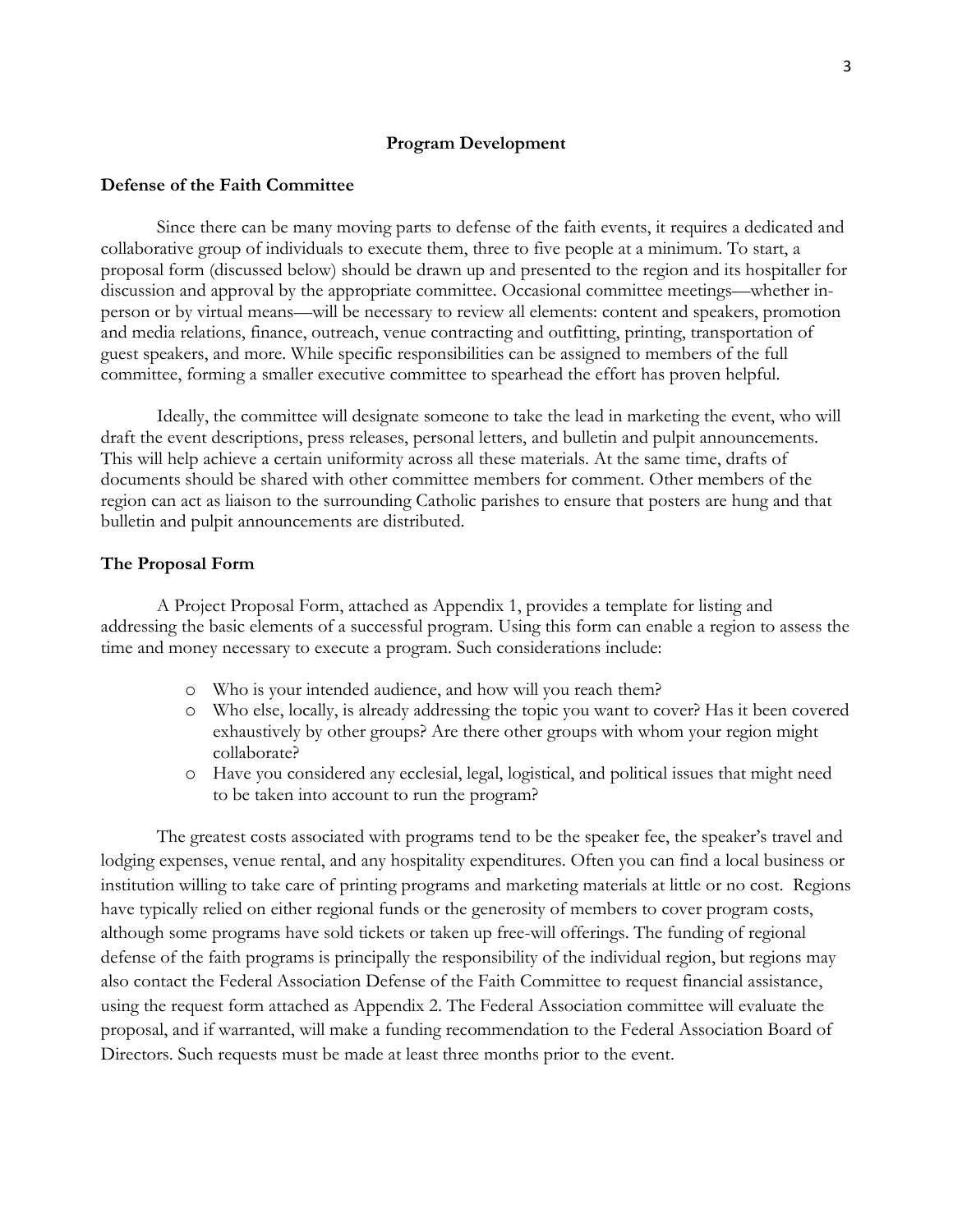#### **Possible Program Formats with Situational Considerations**

Regions need not launch their defense of the faith efforts with large programs that draw hundreds or thousands of attendees. Instead, a gradual approach may work best, starting with monthly meetings to discuss related topics, or designating specific members to offer reflections or lessons on applicable aspects of the Catholic faith. In a similar vein, regions can disseminate articles or books to members for discussion at monthly gatherings, or via conference call, as the Atlanta Region has done (as described in the attached Appendix 3). A book discussion can proceed a chapter or two at a time on a monthly basis. Regions can either a designate a rotation of leaders from their ranks to guide the discussion on a month-by-month basis, or they can assign a particular discussion leader based on expertise in the topic. These discussions can occur as part of regular regional meetings or as special events. The design can be flexible, but the goal is to sharpen the members' understanding of the faith and their ability to articulate it.

Several different program formats have proved successful at the regional level. A fundamental question to ask in the planning is whether the program is intended only for members of the Order or for the general public. The answer to this question will influence the format of the program.

#### Smaller Programs

One approach is to put on a series of smaller, topically related sessions. Such programs typically focus on discussion. They tend to be more dynamic than larger programs since they allow for more audience participation. These programs include the following features:

- They can be held in-person (see attached Appendix 4 for the Lancaster Region's example and attached Appendices 5 and 6 for the Central North Carolina Region's examples) or via conference call (see attached Appendix 3, again, for the Atlanta Region's example).
- By request, speakers can bring supplemental materials and suggestions for further reading as an opportunity to further enhance the attendees' understanding of the subject.
- Less aggressive marketing is needed if the design is for a smaller, more interactive audience.
- If feasible, offer the same program twice in one week at two different time slots: a weekday evening and a Saturday morning. By accommodating different schedules turnout is often the same for both days.

#### Major One-Day Program

A major program held on one day or evening, marketed to Catholics-at-large or to the general public, is another effective program format that can have a much larger reach to a much larger audience. This format typically forms around one speaker discussing a specific topic. It can include formal prayer or a Mass. However, undertaking a program of this kind requires:

- o more aggressive marketing to reach the larger intended audience;
- o broader reach in marketing techniques;
- o more complex organization and coordination by the regional committee, since there are many moving parts;
- o advanced planning to allow enough time to organize and prepare properly; and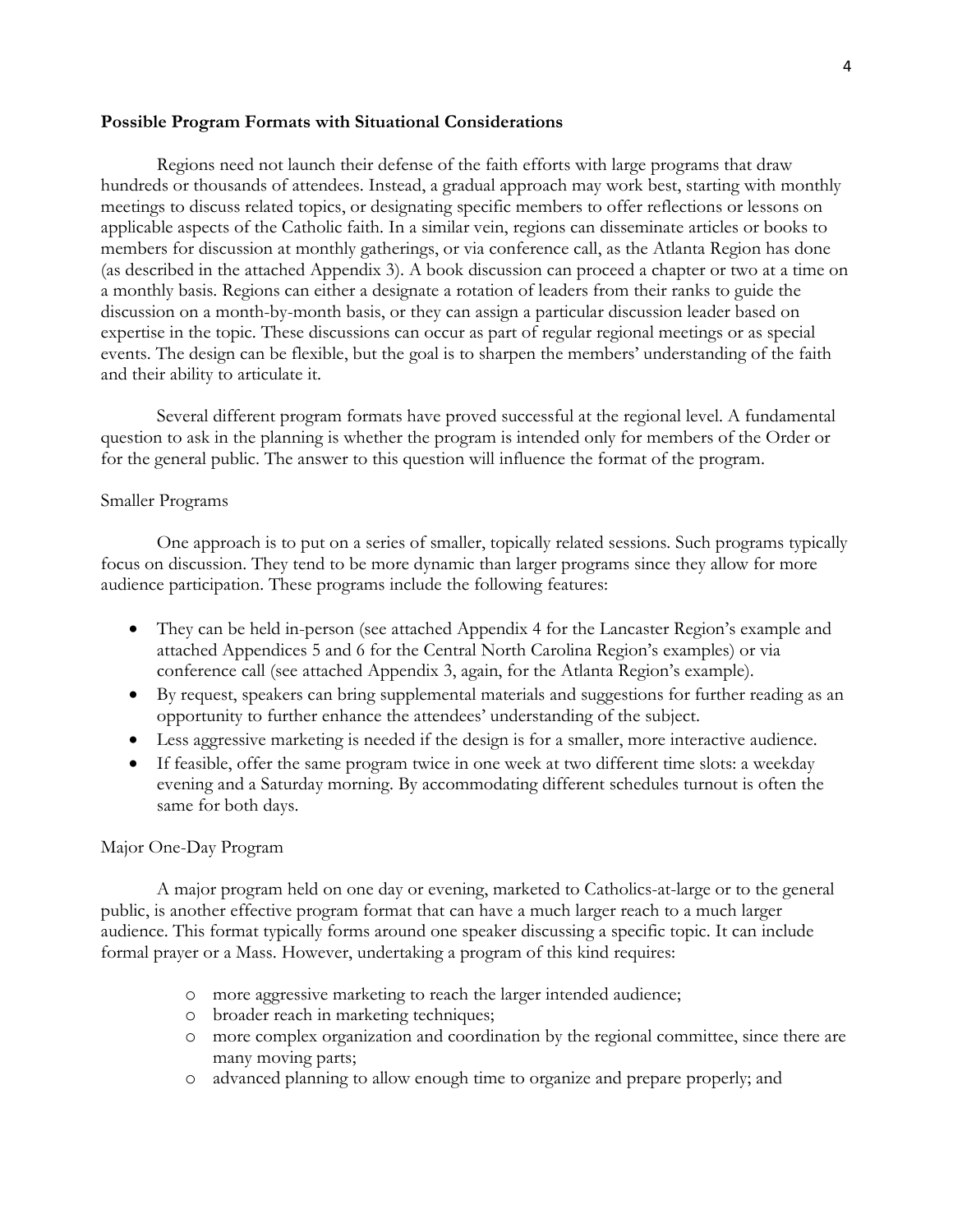o liturgical considerations if prayer or a Mass is to be incorporated before or after the main speaker.

One successful variation on a major program format is a multi-day program, as described in the Lancaster Region's example attached as Appendix 7. Both days focused on the same theme, one that was too big to cover in one evening and that had various levels of complexity most effectively dealt with in specialized segments. A major question in putting on the program is whether people must attend both days of the program to absorb its full message or whether the two days can be viewed as independent of each other. Such a two-day program could begin with an evening keynote speaker who addresses a large general audience and covers the core of the topic. The program on the second day in a smaller venue can take the form of a seminar with several panel participants who drill deeper into the topic and approach it from different perspectives such as political, theological, and structural. This format could include an opportunity for Q&A with the audience, which might appeal to people who are professionally interested in the topic or who have a personal or intellectual engagement with it. This second part likely would last for only a half-day.

If each day is distinct, it may be helpful to have two separate posters or means of marketing. In the Lancaster example, the main poster touted the first day's larger venue and keynote speaker's program but called attention to the next day's program. Another poster featured both days' programs with equal prominence and was posted at locations such as schools and religious institutions where people were likely to read through a wordier description. These larger-scale, multi-day programs require:

- o more aggressive marketing and broader outreach;
- o more thought about the program's theme and the structure of the days; and
- o potentially different target audiences for each day, one for the general public and one for those professionally interested.

As we are a religious lay order, prayer ideally should be an integral part of any defense of the faith program. Whenever possible, tying in some form of liturgy or prayer service grounds the program in our Catholic faith, and, if done well, elevates the program by pointing to the centrality of Christ and his Church in all our actions.

#### **Speakers and Topics**

Whether running a big program or a smaller one, identifying an appropriate engaging topic and one or more effective speakers is critical.

#### Finding a Speaker

There are several factors to be considered in choosing speakers.

- Location Who nearby might be a speaker of interest to your audience? You need not fly someone in from across the country.
- Intended audience Who do you want to reach? Who might be the best person to reach that audience?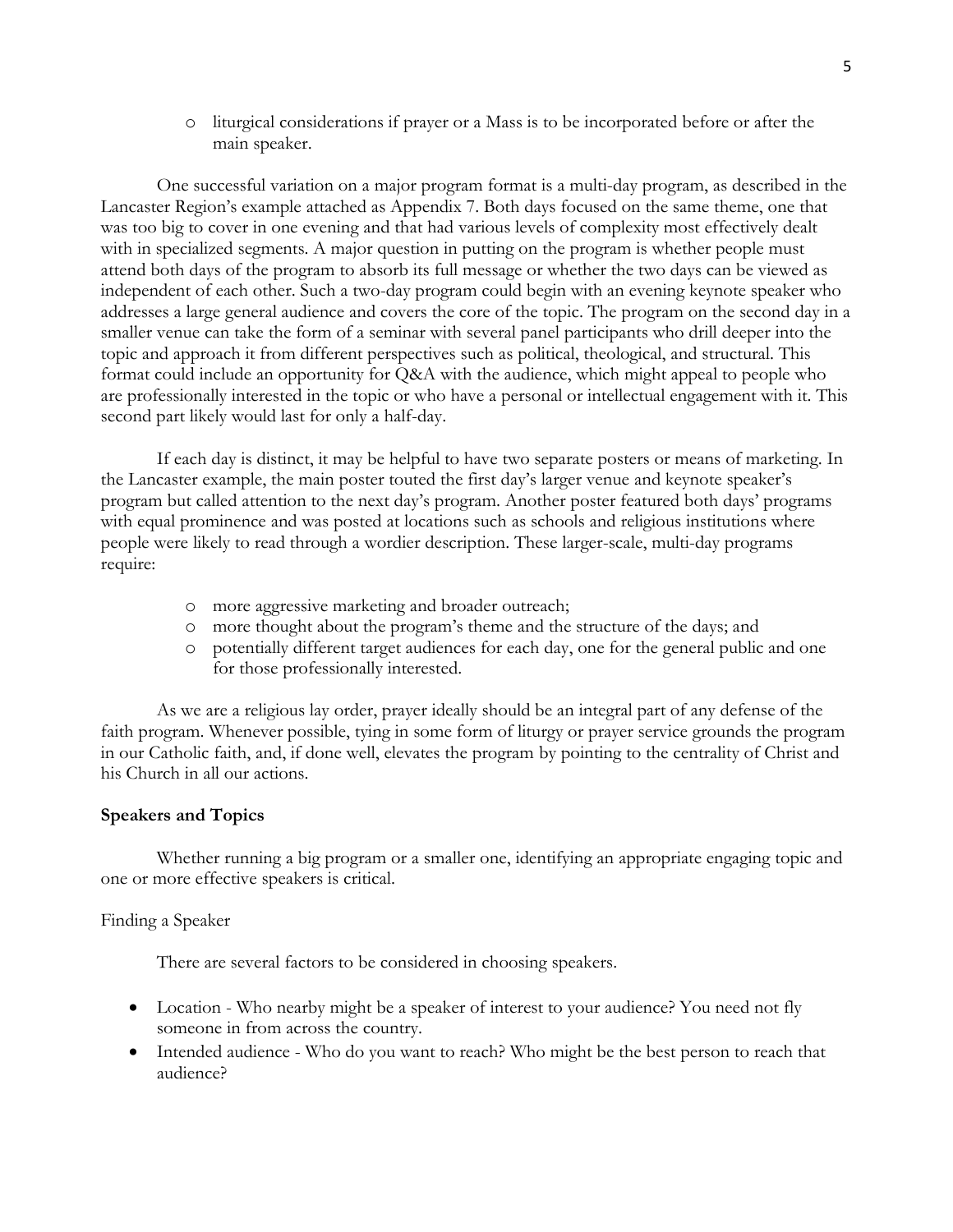- Above all consider qualifications and abilities. A speaker should be both engaging and orthodox; that is to say, faithful to the teachings of the Roman Catholic Church. On this especially important point, it is highly recommended that you research any speakers who are not well known. You can find recordings of most known speakers on YouTube or the internet to get a feel for their speaking ability and style. General internet searches and conversations with people well-versed in the subject matter can also offer insight into a speaker's quality.
- Does the speaker require an honorarium? If so, how much? Will you be expected to cover travel expense, lodging, food?
- Possibly have a meal with the speaker before or after the event, or invite local clergy to meet the speaker, which helps develop good relations between the Order and parish priests.

If you are inviting a bishop from another diocese to speak in your diocese, it is important first to ask the local bishop to extend an invitation to the other bishop. In following this protocol, you can ask the proposed visiting bishop whether he would be willing to speak on such and such a date, in principle, if invited by the bishop of the diocese.

## Topics

There are two ways to find a subject for a program. Either start with a preferred topic and seek the appropriate speaker for it or start with a preferred speaker and suggest a topic within the person's field of expertise. Key to choosing a topic is its relevance to the intended audience, and whether that audience will be members of the Order or the general public. What is the purpose of this event? Is it only to edify and educate members of the Order? Is it to call attention to a critical issue that threatens the Church or contradicts Catholic teachings or values? Some broad suggestions for topics:

- current events-driven topics
- life issues
- marriage
- sexual issues
- interplay of faith and reason (or science)
- religious liberty
- Catholic education
- general catechesis

## **Venue Selection and Security**

After selecting the topic and speaker, the next big step in program development is venue selection. Should you choose a secular or a religious venue such as a church? In making this decision, consider your audience. From a marketing standpoint, if the program is open to the public and has an ecumenical appeal (e.g. a program on Christian persecution in the Middle East, or a program on life issues), a secular venue such as a conference center is more likely to encourage non-Catholics to attend since it would be neutral territory. Securing the venue early is essential so it can be referred to in letters, draft posters and other materials as well as in conversation with interested or involved parties, and in planning the event budget.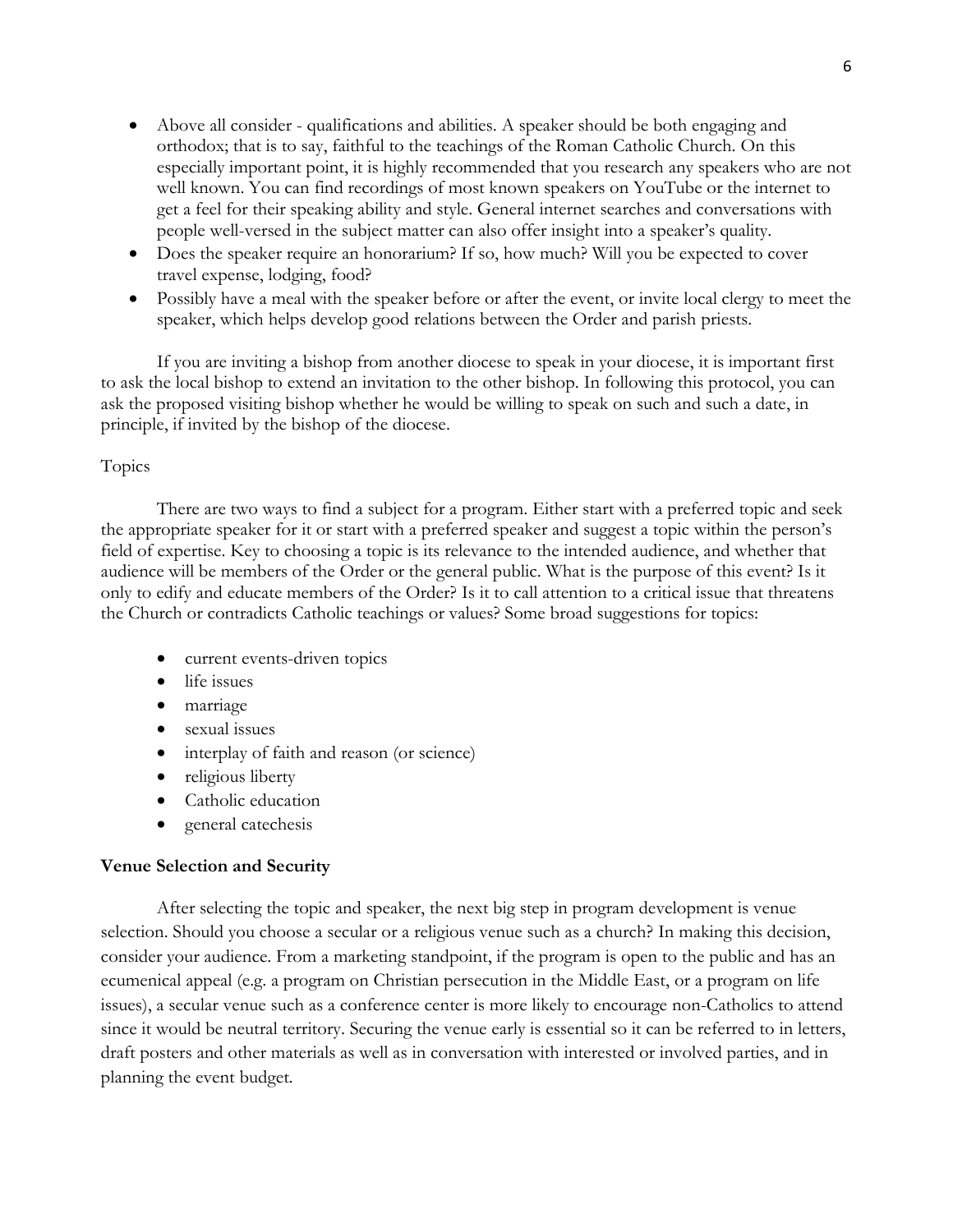In choosing a venue, consider the logistics.

- How accessible is the venue for those traveling to the event? Is it easy to find?
- What is the cost to use the venue?
- How much parking is available? Is it enough to accommodate the number of anticipated attendees?
- What audio/video resources are available on site and are they adequate for event?
- Can the venue provide hospitality? Or does it allow outside groups to bring in food and beverages?
- Does the venue require insurance? If so, regions can obtain special event riders from the Federal Association for their events. Also, event policies are offered at reasonable rates by the firm Event Helper: [www.theeventhelper.com.](http://www.theeventhelper.com/) Applications are handled online, with policies being issued online immediately for virtually any kind of event. There is a helpful, live customer service department.

### **Ticketing and Capacity Control**

If the event is open to the public, knowing how many attendees to expect may be a concern. If a venue only seats 300 but 360 people show up the day of the event, are you willing to turn people away? Do you roll the dice and see who shows up? Or do you require prospective attendees to register or be ticketed so you have a headcount? It is often better to have too many people at the event than too few. An overfull room has a more positive impact on attendees and press than seeing a large room with only a few people in it.

There are a number of ticketing sites out there, such as [www.ticketleap.com,](http://www.ticketleap.com/) that are userfriendly. You can limit the number of tickets per email registrant to avoid a prankster registering for an absurd number like 100. You can also cap ticket availability based on the capacity of your venue. These ticketing sites offer real-time data regarding tickets booked and also record the email address for use in sending out information on future events. As a technical fine point, if you are using online ticketing, it is important that the parish bulletin print information about the event with the web address so that any pulpit announcement can refer to the bulletin with the address. Although the vast majority of people will have no problem with online ticketing, some may need a point of personal contact to get questions answered or go online for them to obtain their ticket.

Of course, using ticketing software adds another layer of complexity to the program. Ticketing may deter people who are not sure they want to commit to attending but might show up at the last minute. If you ticket, do you charge for tickets? Or do you provide tickets for free, using ticketing as a way of getting a head count? If you do not charge for tickets, do you take a free-will offering? If so, to whom will the collected funds be distributed –to the region or some outside charitable cause?

#### **Conference Promotion, Media Relations and Advertising**

If a program is open to the public, and if the hope is to draw a sizeable crowd, promoting the program is a serious challenge and is best directed by someone who has marketing experience, and who can write ads and copy. If there is no such person in the regional organization, consider reaching out to others in the Catholic community who might help. Keep in mind, however, that no one has the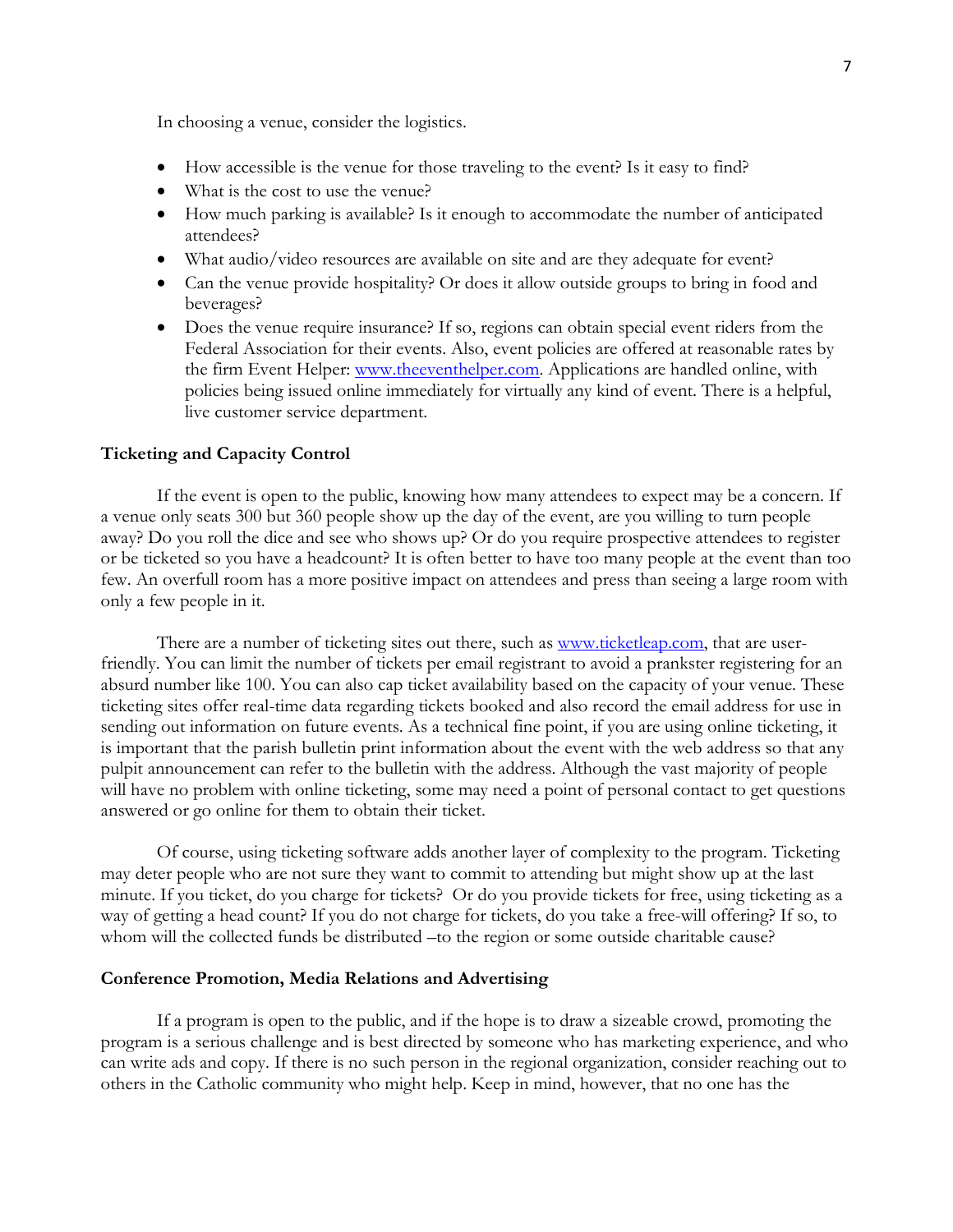authority to make an official statement or endorsement on behalf of the Sovereign Military Order of Malta without prior approval from the Federal Association. Any such statements should be submitted to the Federal Association executive director prior to publication.

Marketing the program has many facets.

- Posters to hang in the parishes (with the pastor's permission), universities, schools, and other public bulletin boards.
- Bulletin announcements and pulpit announcements for area parish churches. Press releases presented as news, not just as an ad for the event.
- Ads in the Catholic and secular press, including online ads. (Though online newspaper ads can be relatively cheap compared with print ads, they have not been found particularly effective.)
- News articles, preferably developed through personal contacts with Catholic and relevant secular press editors. (Experienced journalists suggest that you time your press releases to arrive on the editor's desk Monday morning when the editor is planning the week's paper.) Releases should be sent in Word format and NOT as a pdf because the pdf cannot be manipulated. Consider including photos for visual effect but discuss photo formats and procedures with the editor.
- Interviews with speakers. If you have one major newspaper, consider offering to arrange an exclusive interview there before making the speaker available to smaller or less important papers. The interview can take the form of email Q&A or telephone conversation. Followup interviews may be held at the time of the event itself for post-event coverage. Ask the journalist about the preferred interview format and subject matter, and whether you can assist in setting it up. Typically, providing the speaker's contact information is sufficient and the journalist will go from there. Be sure to ask if the speaker is willing to do interviews, though almost all are willing.
- If the event concerns public policy, personal letters can be written to all regional and county elected officials at the federal, state, and local levels inviting them to attend.
- Online community calendars.
- Secular and religious radio stations.
- Personal letters to every priest within the diocese or region. Note that it is much easier to prepare such a mailing if the addresses can be obtained in electronic form. If only static printed address lists are available, these can be scanned to be put in OCR (Optical Character Recognition) format so the OCR version can be used to automatically address envelopes using the "Mailings" function in standard MS Word software.
- Personal letters to Orthodox and Protestant pastors if the program has ecumenical appeal.
- Contact and send materials to Catholic bloggers and other websites that might post something.
- Ask every region member to communicate the program to potentially interested friends, acquaintances and organizations they belong to.
- Open a dedicated email account where people can send any questions.

Newspaper articles, individual Malta member promotion, and personal contact with other interested groups have been shown to be the most effective marketing steps.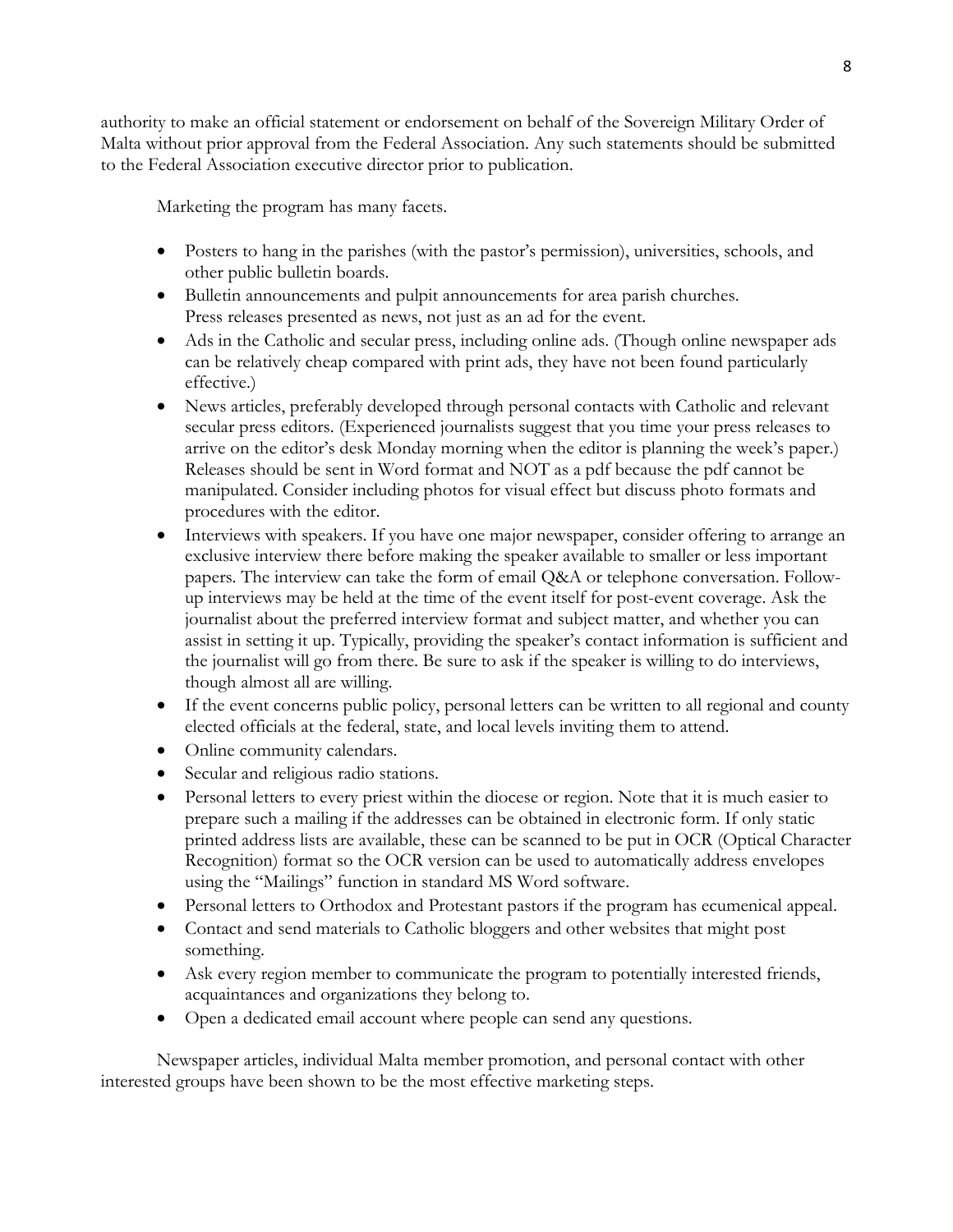#### **Written Program Materials**

For many events, it is useful to hand out a program that covers information relevant to the event. If you incorporate prayer, especially a formal prayer, such as Mass or Compline, it is appropriate to include the readings and responses for the day in the handout so that the attendees can participate more fully. In addition to providing a timeline for the elements of the event, be sure to acknowledge any sponsors and note any forthcoming Malta programs.

Since one of the goals of defense of the faith events is to inspire attendees to act upon what they have learned, it is important to provide take-home material whenever possible. Such material might include suggestions for further reading, talking points, or references to other online resources or organizations they can donate to or for which they might volunteer. It is best to vet the materials to ensure they are consistent with Catholic teaching. Your speaker may have suggestions as well.

#### **Suggested Time Lines**

The general timeline suggested below assumes you will set your program date based on the speaker's availability and work backwards to what should be done by when.

| <b>Start</b>  | Action                                                                             |
|---------------|------------------------------------------------------------------------------------|
|               | Book speaker and venue. This includes a walkthrough of the venue and inquiries     |
|               | into the AV capabilities of the potential venue. If letters of invitation must be  |
| 6-18 months   | issued to any participants by the local bishop, this must be done at this very     |
| prior         | earliest stage.                                                                    |
| 4 months      |                                                                                    |
| prior         | Solicitation of sponsors and contributors of goods and services in-kind.           |
| 3-4 months    |                                                                                    |
| prior         | Contact religious radio or TV station to get into their programming schedule.      |
| 3-4 months    | Submit request for funding (Appendix 2) from the Federal Association Defense       |
| prior         | of the Faith Committee, if necessary.                                              |
| 3 months      | Book lodging for the speaker, if necessary. Confirm travel plans of the speaker    |
| prior         | (booking flights if necessary). Book security if needed.                           |
| 2-3 months    |                                                                                    |
| prior         | Send letter of invitation to clergy.                                               |
| 2 months      |                                                                                    |
| prior         | Finalize posters, flyers, and other marketing materials.                           |
|               | Issue initial press release on the event. Make personal contact with media editors |
| 6 weeks prior | and arrange interviews with the speaker.                                           |
| 2-4 weeks     |                                                                                    |
| prior         | Place any additional paid advertising.                                             |
| 2-4 weeks     | Enlist member and other volunteer help for the day of the event to assist with     |
| prior         | welcoming guests, crowd control, parking, hospitality, etc.                        |
| 2-3 weeks     |                                                                                    |
| prior         | Issue final press release and print advertisements with local media.               |
| 1-2 days      |                                                                                    |
| prior         | Final walkthrough of venue. Set up venue and stage. Test AV.                       |
| Event date    | Arrive early, get people in place, set up, and test AV again.                      |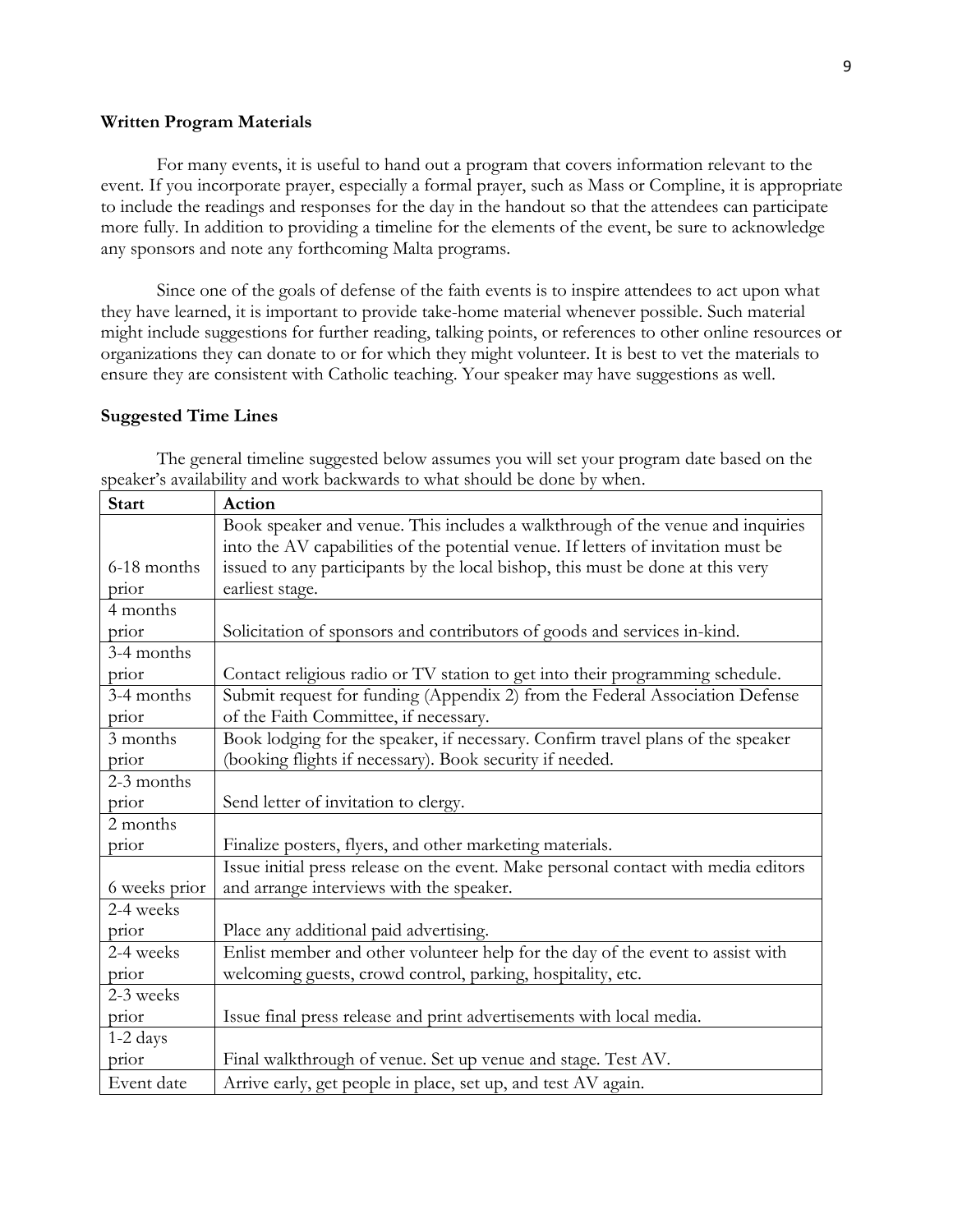## **Appendix 1 Project Proposal Form**

- 1. Short Name of Project:
- 2. Proposer(s):
- 3. Description of Project (use additional pages if necessary):
- 4. Name and Brief Description (including leadership of entity or group to be helped):
- 5. Level of Effort
	- a) How many Order members and auxiliaries are needed:
	- b) How many hours per service day are required:
	- c) How many service man-days are needed a month:
	- d) What scheduled commitments are required of participants:
- 6. Financial Commitment and/or Material Resources Required (if any):
- 7. Names of Other Groups Offering Similar Programs/Events:
- 8. Names of Any Other Groups with Which the Order Might Cooperate:
- 9. Proposed Program Date:
- 10. Required Approvals or Notifications (by or to Federal Association, diocese, parishes, etc.):
- 11. Licenses, Police Checks or Other Governmental Requirements:
- 12. Required or Desirable Special Training or Experience (e.g., mandatory diocesan minor-interface training):
- 13. Liability or Insurance Considerations (if any):
- 14. Additional Comments (may be added on a separate page):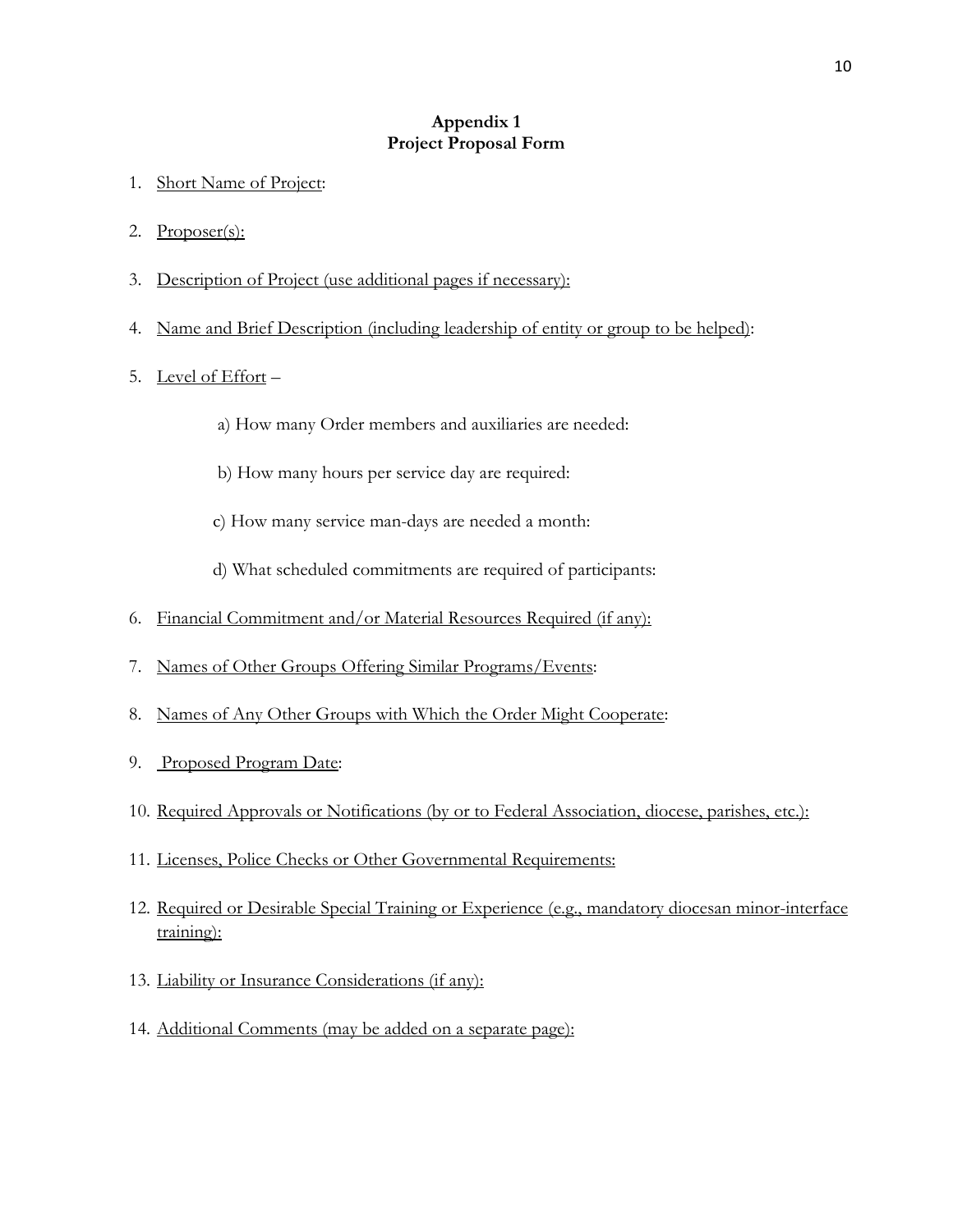# **Regional Defense of the Faith Programs**

# **Request for Funding from the Federal Association**

- 1. Short Name of Project:
- 2. Region Hosting the Event:
- 3. Date of Event:

# 4. Regional Contact Information:

- a. Name:
- b. Phone:
- c. Email:
- 5. Funding Amount Requested:
- 6. Description of Project (use additional pages if necessary):
- 7. Level of Involvement and Program Reach
	- a) How many Order members and auxiliaries are participating in organizing the event:
	- b) Is the program for members only or open to the public?
	- c) Anticipated number of attendees:
- 8. Names of Other Groups Offering Similar Programs or Events within the Region:
- 9. Additional Comments (may be added on a separate page):

*Submit completed form to the chair of the Federal Association Defense of the Faith Committee*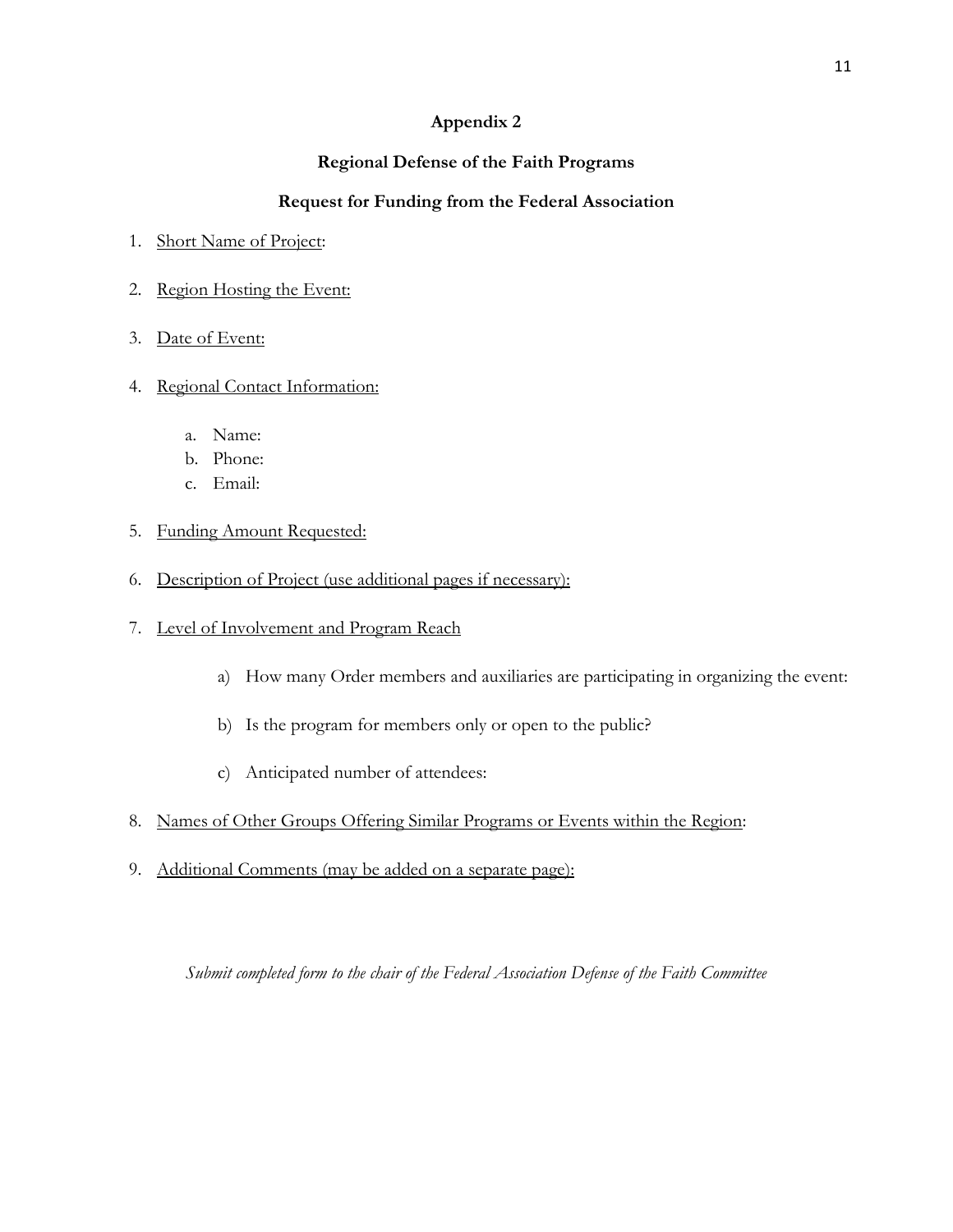## **Project Summary**

- 1. Region: Atlanta
- 2. Short Name of Project: Beginning Apologetics 1
- 3. Date of Event or Project: First or third Wednesday of month 7:30 p.m. conference call
- 4. Topic: Per table of contents, one chapter per month
- 5. Brief Description of Project: Beginning Apologetics 1 "How to Defend and Explain the Catholic Faith," led by Father Frank Chacon and Jim Burnham
- 6. Name and Brief Description (including leadership of entity or group to be helped): Retired Maj. Gen. Tom Wessels, KMOb and callers
- 7. Level of Effort:
	- a) How many Order members and auxiliaries were needed: 1
	- b) How many hours per service day were required: 1
	- c) How many service man-hours were needed in preparation of the event: 3
- 8. Financial Commitment and Material Resources Required (if any): Each member orders ISBN 1 930-08400-5 from [www.catholicapologetics.com](http://www.catholicapologetics.com/) for \$5.95
- 9. Other Groups with Whom the Order Cooperated: Defense of the Faith Committee of Federal Association endorsed:
- 10. Required Approvals or Notifications (by/to Federal Association, diocese, parishes, etc.): Spiritual Advisor, Msgr. Dillon
- 11. Licenses, Police Checks or other Governmental Requirements: N/A
- 12. Approximate Number of Attendees: 5-30
- 13. How Was the Event Marketed and Promoted: Email one week before monthly call to those who purchase book and gave me their email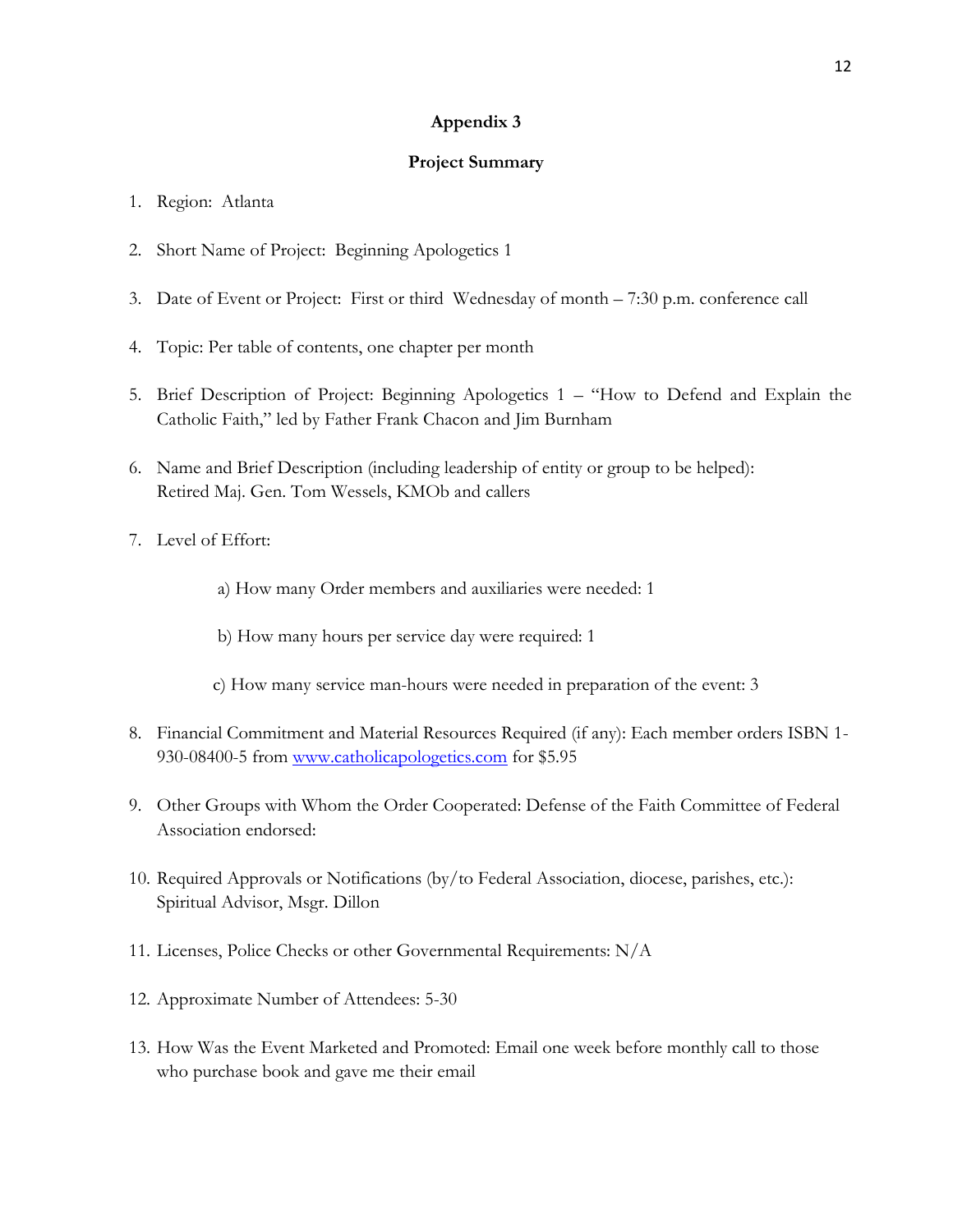- 14. Additional Comments Regarding the Event (e.g., better than expected turnout due to timeliness of topic, poor AV support at venue, should have marketed in a different manner, etc.):
	- Used conference line from parish.
	- Discussion based on study guide and Catechism of the Catholic Church and Faith of Our Fathers Historical Readings.
	- Members expected to read assigned chapters and Bible verses, and to visit certain websites in preparation.
	- Be aware of potential scheduling conflicts with the parish for Wednesday nights.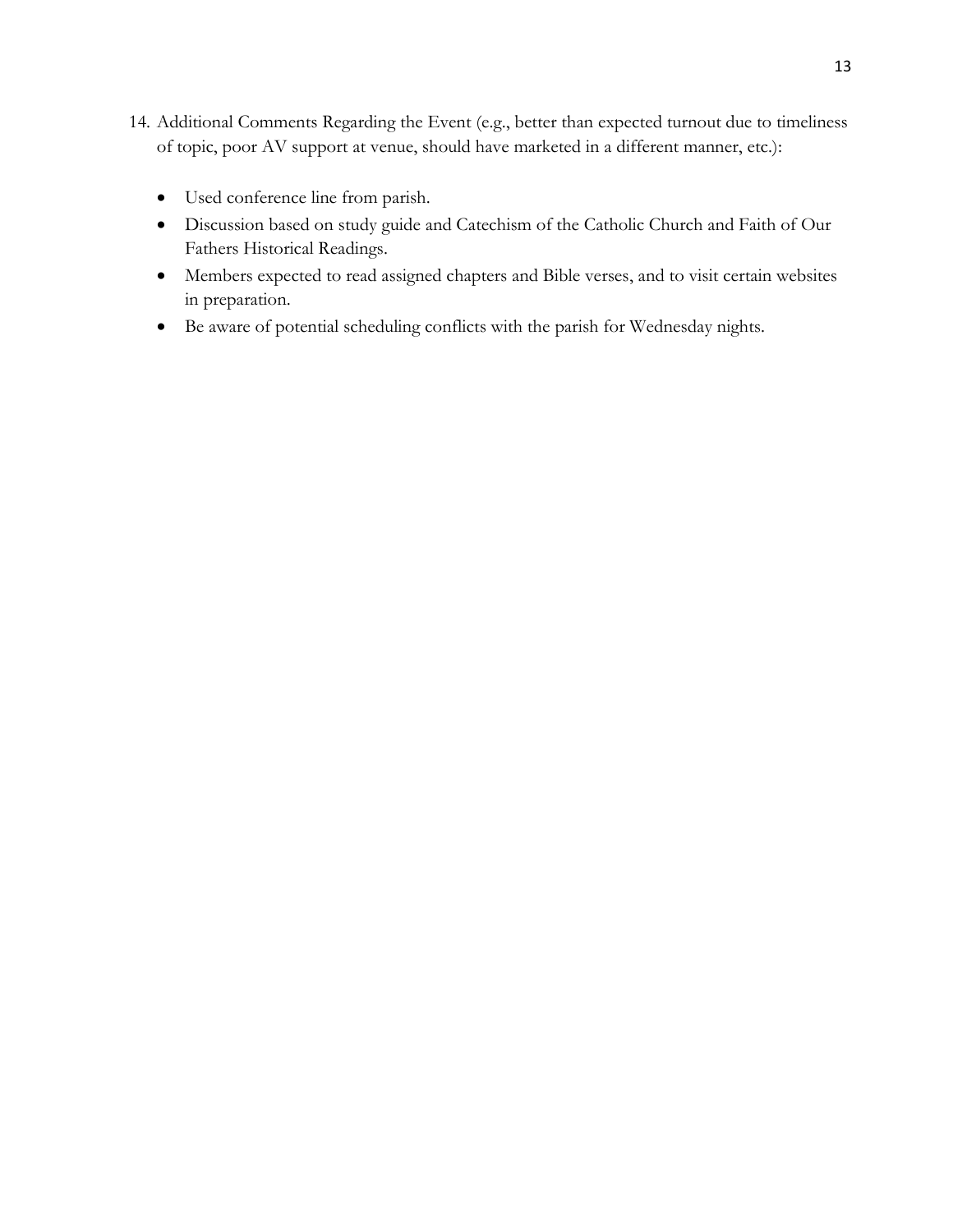# **PROJECT PROPOSAL**

- 1. Short Name of Project: Practical Apologetics
- 2. Proposer(s): Dan Krieger, Don Martin, Frank Orban, Paul Thibault, and Sarah Thibault
- 3. Description of Project (use additional pages if necessary): Utilizing local and regional speakers possessing the necessary skills and knowledge, a group of members would put together a series of "short courses" on Catholic apologetics that would be offered to parishes in the region. Courses would be presented twice during a month (the same course being presented twice) to provide options for attendees who may have scheduling conflicts. There would be 3-4 topics per "semester" with one group of topics in the fall and another in the spring. Each session would last 1.5-2 hours and would be a pointed examination of a specific area of Catholicism. The subject matter would focus particularly on: a) aspects of the Catholic faith which are often misunderstood or challenged by our non-Catholic brethren in our heavily Protestant/Evangelical environment; and b) aspects of the Catholic faith that Catholics frequently do not understand or otherwise question or misunderstand. Suggested topics would include the Real Presence, Confession, "myths" of Catholicism in history (e.g. Galileo, the Inquisition), teachings on sexuality.

The group would provide supplemental materials for attendees, including excerpts from books, articles, scripture, any necessary discussion questions, and a list of good resources such as books on apologetics, DVDs, website. The materials and lesson plans could be shared with other Malta regions for their use or adaptation. The project recognizes that our Catholic community lacks people familiar with Catholic apologetics, in contrast to the emphasis Evangelicals place on their apologetics.

- 4. Name and Brief Description (including leadership of entity or group to be helped): The Catholic laity in the region, but the program would be specifically marketed towards CCD and RCIA catechists to better equip them in carrying out their duties. The course is designed to train people who would present the faith to other individuals and groups both in and outside their parishes.
- 5. Level of Effort: It is estimated that course development should begin 4-5 months out. Initially a working group would meet to discuss a working list of topics and speakers. Speakers would be selected based on the skills as teachers/catechists and their expertise in the subject matter. As additional topics are identified, the working group would seek out speakers who are qualified and adept at teaching those topics. Each group member would be assigned particular topics to develop, using a common format. The working group would select 8-12 speakers or topics. The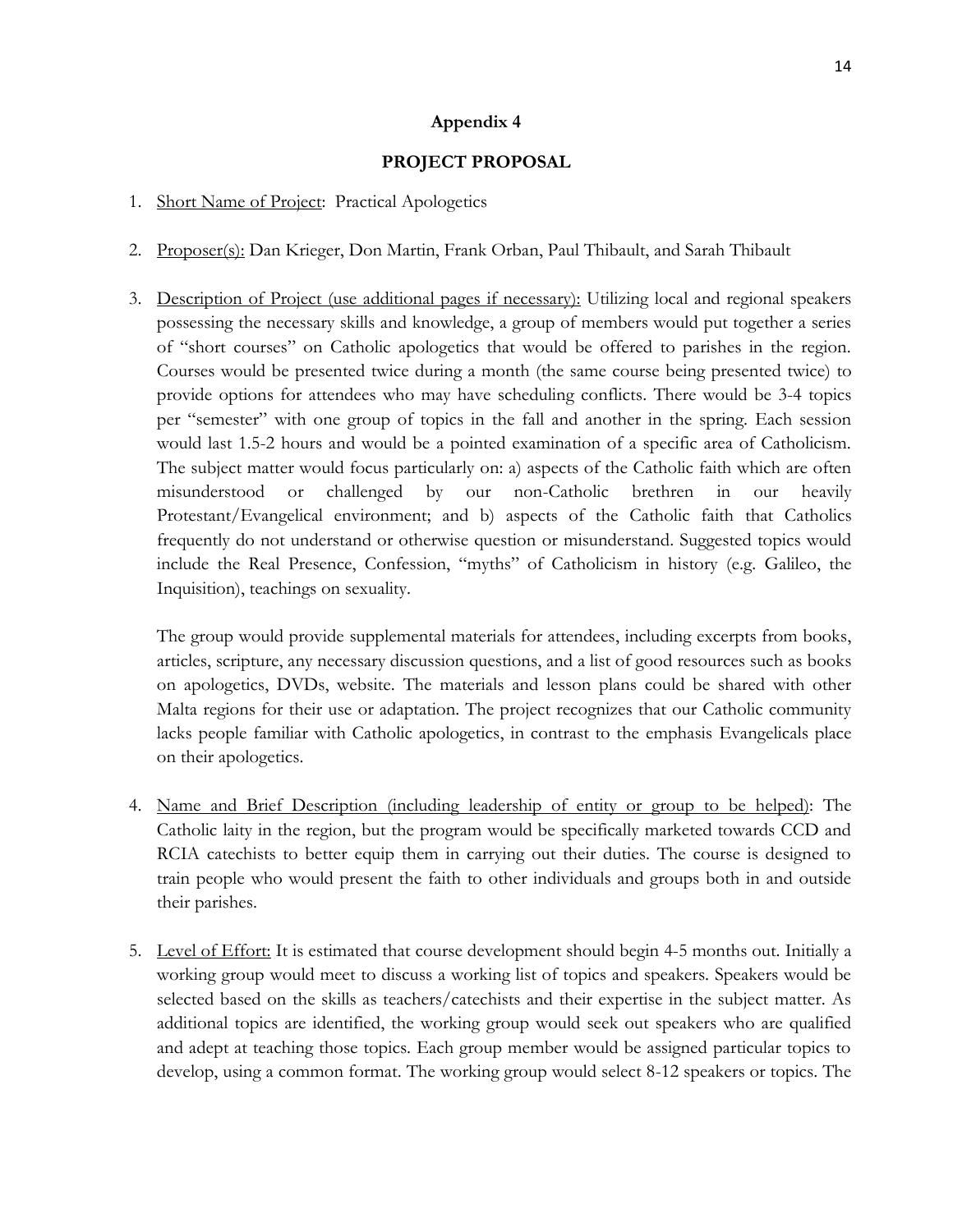day of each course/presentation would require 1-2 members to prepare the meeting space and be on site to address any logistical issues that might arise.

- 6. Financial Commitment and/or Material Resources Required (if any): Minimal. The duplication of written materials, course syllabus and other similar written materials.
- 7. Names of Other Groups Providing Similar Services: Smaller scale, more parish-centric offerings at specific parishes. Theology on Tap.
- 8. Names of Any Other Groups with Which the Order Might Cooperate: the Diocesan Institute, local Catholic schools, and the religious education personnel/committees at local parishes.
- 9. Suggested Start Date: End of August or early September.
- 10. Additional Notes: The Diocesan Institute is interested in partnering with us on this project to a limited extent. They will be providing a list of recommended speakers who are both knowledgeable in a specific area of Church teaching and are able to present in an engaging manner. Attendees of these courses would qualify for elective credits towards catechetical certificates undertaken at the Diocesan Institute. The Institute is requesting prior notification of the speakers and topics selected and, barring any concern over topics or speakers, they will advertise it through the diocese. They will have no decision-making or approval powers with this program; they will only have a say over whether the courses qualify for credit through the Institute.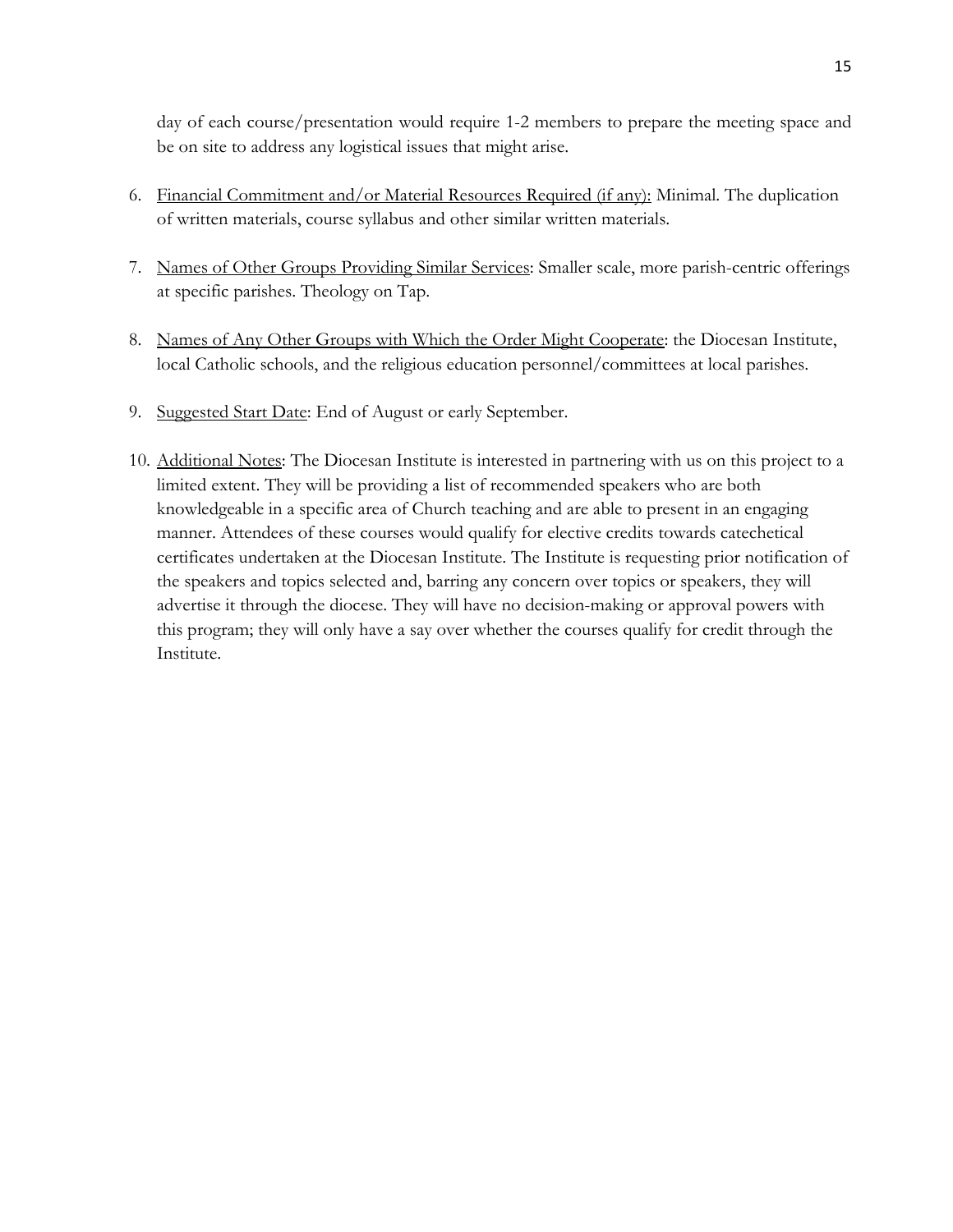#### **Project Summary**

1. Region: Central North Carolina

2. Short Name of Project: Defense of the Faith Forum

3. Date of Event/Project: Wednesday, April 20, 2016, 7-9 p.m.

4. Topic: The Gift of Administration

5. Brief Description of Project: Following is an email that was distributed to promote the event:

Dear Confreres: On April 20, Mark Norcross will be hosting our first regional session of the Defense of the Faith Forum (DFF) from 7-9 p.m. DFF's mission will be learning about our faith and history so we can share and defend it with love and confidence. We plan to meet quarterly, and Mark has been so gracious to host our first gathering.

The topic for April 20 will be "The Gift of Administration." I believe that most if not all of you have this gift that St. Paul outlined in First Corinthians, Chapter 12. But what does the gift of administration encompass? Please come and find out. The conversation will be based upon the book that I have listed in the email below. If you would like, you can order it but that will not be necessary.

The format of our sessions will be discussion-driven, with a focus on how to make our Catholic faith our own. We must better understand Christ and His Church in order to share His Word with others. We must be able to share and defend our faith with love and confidence if we are going to be true knights and dames of the Order of Malta! Some possible future topics:

The Jubilee Year of Mercy (1/2 day retreat promoted by the Pontifical Council *Cor Unum*)

- $\bullet$  Islam 101
- The Book of Tobit from a Dog's Perspective
- Spiritual and Corporal Works of Mercy
- Why Should I Care about the Crusades?
- Living the Beatitudes in the World of Me
- Other topics as suggested by each of you!

Please respond back to this email if you will be able to attend on April 20 at 7 p.m. Spouses are invited. All you need to bring is the beverage of your choice (wine, beer, etc.) and a willingness to learn more about our faith. As this will be our first forum, we will be seeking input afterwards on how we can continue to improve these sessions to best fit the needs of our region. Vivat Jesus!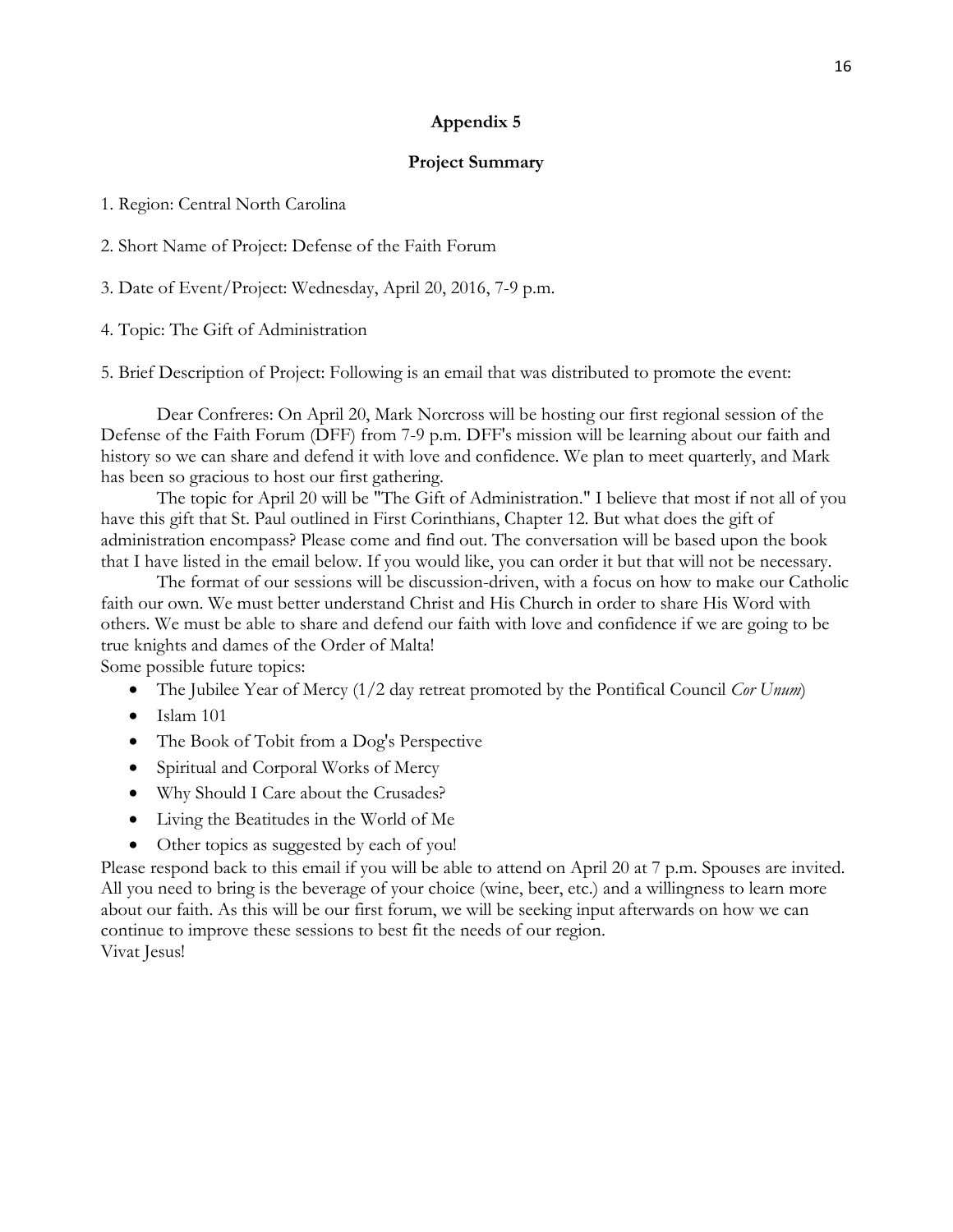# **Project Summary**

1. Region: Central North Carolina

2. Short Name of Project: Defense of the Faith Forum

3. Date of Event/Project: Thursday, January 12, 2017, 7-9 p.m.

4. Topic: Render Unto Caesar

5. Brief Description of Project: Following is an email that was distributed to promote the event:

Dear Confreres: We will be discussing *Render Unto Caesar* by Archbishop Charles Chaput. It is not too late to order a book so I am including a link below. If you have a chance to read the book, wonderful. However, it is not necessary as we will have discussion questions that will engage you whether you have read it or not.

I am also including a link below to the US Conference of Catholic Bishops (USCCB) "Living the Gospel of Life," which Archbishop Chaput refers to numerous times in his book. It is around 12 pages long. I would also encourage you to bring your Bible.

My fellow committee members (Deb, Sylvia, Jim, and Bill) will be table captains and will be facilitating small group discussions. To start getting your brain juices flowing, Bill asked me to send out a few potential questions.

- What does it mean to be truly Catholic in today's society?
- How do you practice and live your faith in today's secular society? What are the challenges? How do you overcome them? What are the rewards? What saints provide examples to us?
- Isn't it just easier to just get along and not rock the boat? (Read Revelation 3:16)
- What belongs to Caesar and what belongs to God? (Read Romans 13:1-7, 1 Timothy 2:1-3, and 1 Peter 2:13-17)

I look forward to getting to know each of you better as we share and grow in our faith!

# *Render Unto Caesar:*

[www.amazon.com/Render-Unto-Caesar-Catholic-](http://www.amazon.com/Render-Unto-Caesar-Catholic-Political/dp/0385522290/ref=sr_1_1?s=books&ie=UTF8&qid=1483623143&sr=1-1&keywords=render+unto+caesar)[Political/dp/0385522290/ref=sr\\_1\\_1?s=books&ie=UTF8&qid=1483623143&sr=1-](http://www.amazon.com/Render-Unto-Caesar-Catholic-Political/dp/0385522290/ref=sr_1_1?s=books&ie=UTF8&qid=1483623143&sr=1-1&keywords=render+unto+caesar) [1&keywords=render+unto+caesar](http://www.amazon.com/Render-Unto-Caesar-Catholic-Political/dp/0385522290/ref=sr_1_1?s=books&ie=UTF8&qid=1483623143&sr=1-1&keywords=render+unto+caesar)

*Living the Gospel of Life:* 

[www.usccb.org/issues-and-action/human-life-and-dignity/abortion/living-the-gospel-of](http://www.usccb.org/issues-and-action/human-life-and-dignity/abortion/living-the-gospel-of-life.cfm)[life.cfm](http://www.usccb.org/issues-and-action/human-life-and-dignity/abortion/living-the-gospel-of-life.cfm) 

6. Name and Brief Description (including leadership of entity or group to be helped): N/A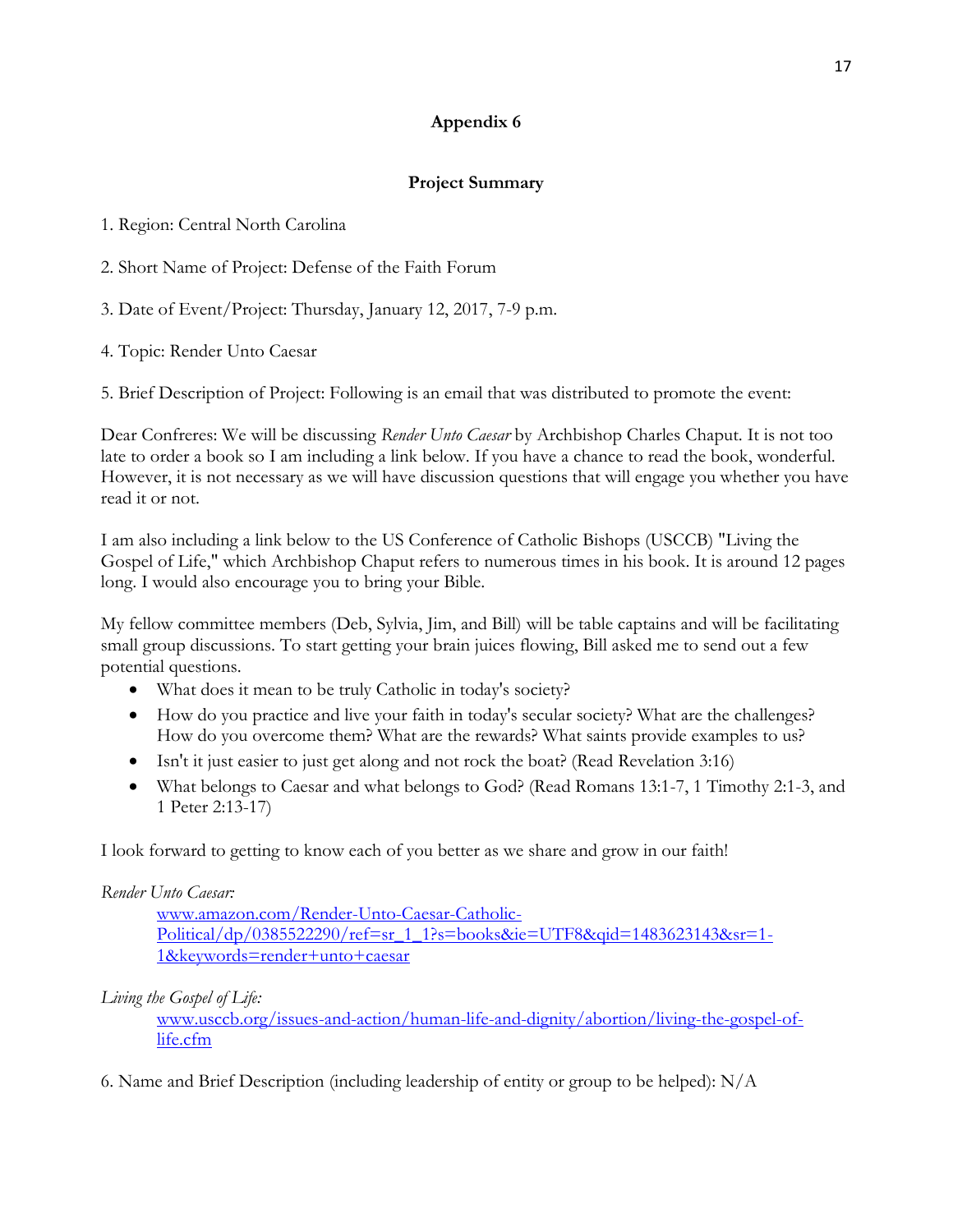- 7. Level of Effort:
	- a) How many Order members and auxiliaries were needed: Defense of the Faith team included Msgr. Marcaccio, Chuck Cornelio, Chris Parker, Jim Hoffman, Silvia Rodriguez, and Deb Ritzel.
	- b) How many hours per service day were required:
	- c) How many service man-hours were needed in preparation of the event:

8. Financial Commitment and/or Material Resources Required (if any): Those interested purchased a copy of *Render Unto Caesar* by Archbishop Charles Chaput for \$10.

9. Other Groups with Whom the Order Cooperated: Event was held at St. Pius

10. Required Approvals or Notifications (by/to Federal Association, diocese, parishes, etc.):

11. Licenses, Police Checks or Other Governmental Requirements: None

12. Approximate Number of Attendees: 18

13. How Was the Event Marketed and Promoted: Via email and announcement at monthly gathering

14. Additional Comments Regarding the Event (e.g., better than expected turnout due to timeliness of topic, poor AV support at venue, should have marketed in a different manner, etc.):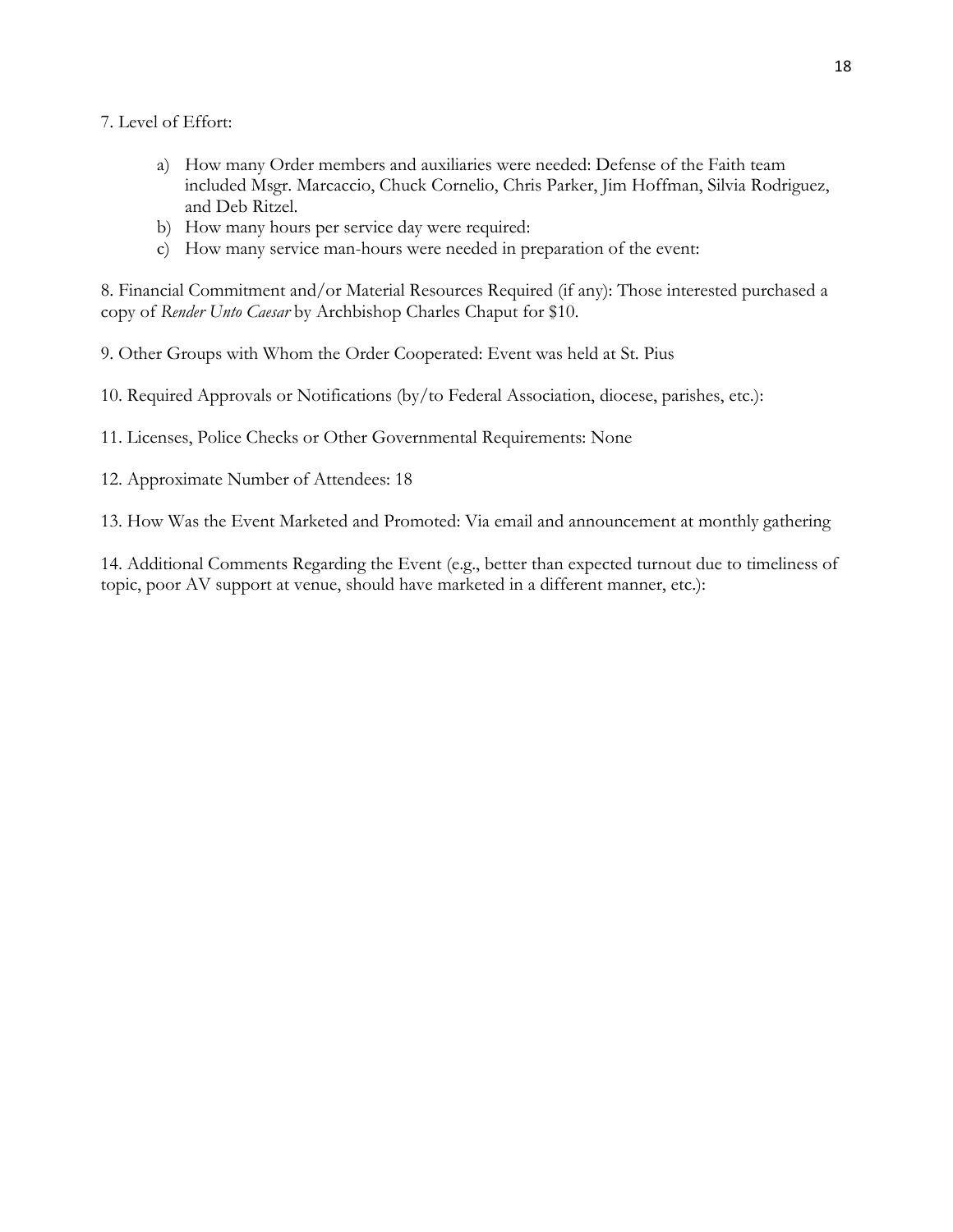## **Defense of the Faith Program: Persecuted Christians October 22-23, 2015**

#### Dear Colleagues:

Dan Krieger and I have been trying to locate a speaker for a Defense of the Faith Program for October. The theme discussed earlier with Pete Scudner was Contemporary Catholic/Christian Persecution. This burning and tragic issue provides: 1) a subject that is of interest not only to Catholics but to individuals from other Christian denominations in our region; and 2) a topic which priests in the region should consider for sermons and homilies to cause Americans to reflect that people are actually dying at this moment for their faith while so relatively few demands are put on us by our faith. It also provides for other active steps that people can take if interested.

Consequently, here is the proposal, which consists of a two-day event, that could be limited to one day. But since there would already be key speakers here, an ecumenical follow-on day for "religious professionals," students and academics, and any other interested individuals seemed worth trying to organize. Note the second-day colloquium would be seen as a smaller event (9 a.m. to noon), while the first day would be the major address and service. Note that because we would be addressing the plight of Catholics and other Christians who, as you read this, are dying, being tortured and being driven from their homes/countries, we felt a Vespers (or similar commemorative service) to commemorate the dead and suffering would be an appropriate closing to the evening rather than a pre-talk Mass. This also enables the Maronite Bishop to participate in the Vespers in a manner that he otherwise could not in a Mass because of liturgical differences between the Latin and Maronite Catholic rites. Because we want the program to have some lingering impact, not just a one-evening, "check-the-box" occasion, we would put together some basic take-home background materials, prayers, suggested talking points for homilies by priests and ministers, and a recommended list of organizations to contribute to. George Marlin's book, *Christian Persecutions in the Middle East: A 21st Century Tragedy*, would also be available for sale and signing. All profits on this book go to The Church in Need organization.

# **Part 1: October 22nd PM**

Proposal: Day One is open to any who wish to come, with no RSVP required. This defense of the faith project boils down to two goals.

- 1. It needs to awaken Christians to what it means to be a Christian a commitment for which other Christians around the world are willing to die.
- 2. It needs to give the attendees something to go forth and do -See Cardinal Dolan on this: [http://hudson.org/research/11291-cardinal-timothy-dolan-s-seven-point-plan-to-end](http://hudson.org/research/11291-cardinal-timothy-dolan-s-seven-point-plan-to-end-persecution-of-christians)[persecution-of-christians#\)](http://hudson.org/research/11291-cardinal-timothy-dolan-s-seven-point-plan-to-end-persecution-of-christians).

The presentations should be educative, articulate, personal and gripping, and resulting in a lasting impact. There needs to be a defining moment that will capture people's hearts and imaginations that will inspire people to want to do something.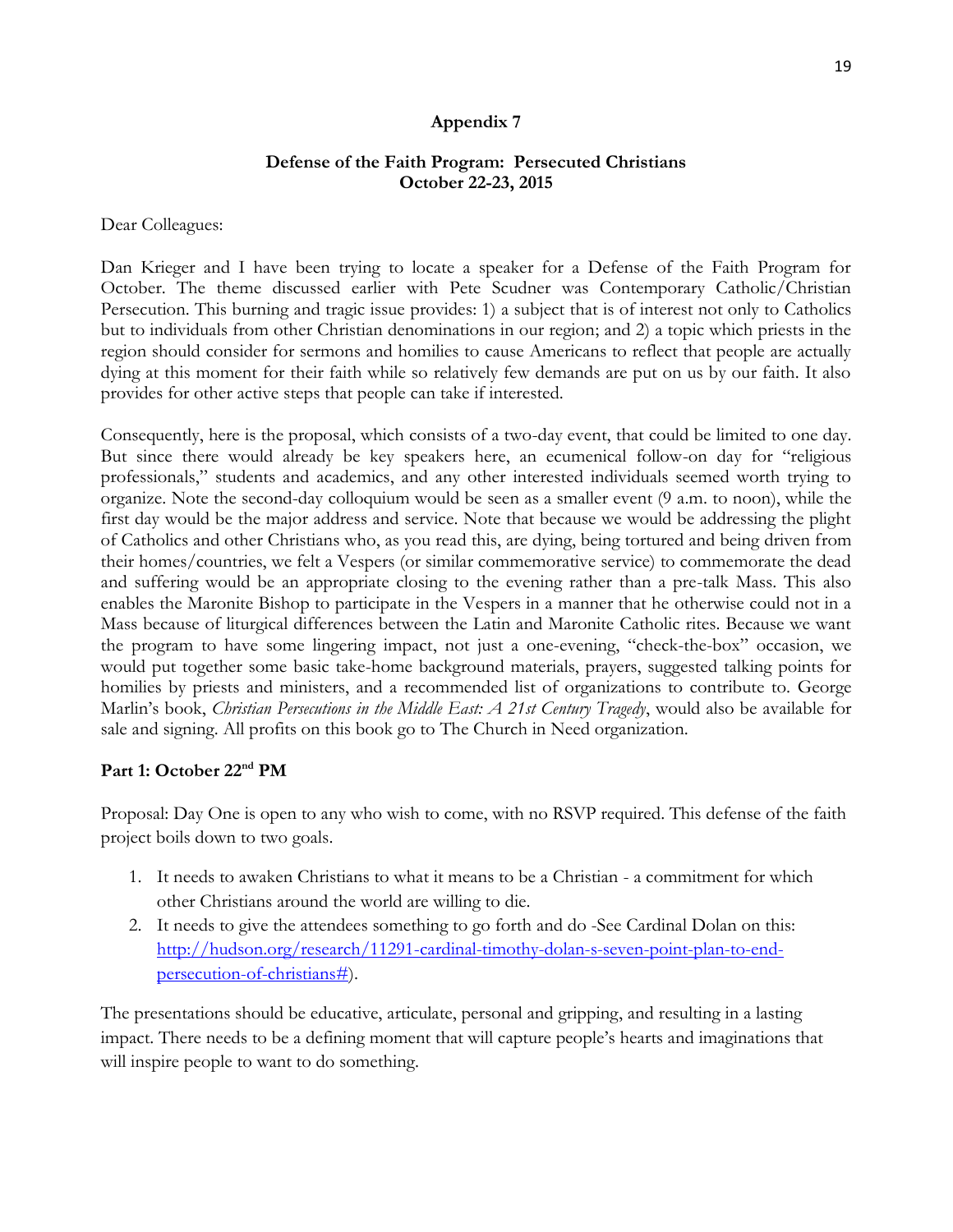Venue: Ideally, not in a Catholic Church but another secular space in order to encourage ecumenical attendance. Convention Center rooms are completely booked unfortunately.

# **Speakers:**

- George Marlin, Catholic, civic business leader and author. Most recent book (2015) *Christian Persecutions in the Middle East: A 21st Century Tragedy* – Lays the groundwork. Marlin has confirmed. F. Orban has 5 copies of this book for \$20/copy, which you can also get at Amazon. All profits on Marlin's book go to Aid to the Church in Need. He is chairman of its board. Please look at well-known Catholic commentator Fr. C.J. McCloskey's review of this book: http://www.thecatholicthing.org/2015/05/24/a-21st-century-tragedy/
- Maronite Bishop Most Reverend Gregory John Mansour, S.T.L. Eparchy of St. Maron (The jurisdiction of the eparchy extends to all the Maronite Catholics in New York, New Jersey, Pennsylvania, Florida, Georgia, North Carolina, South Carolina, Delaware, Virginia, District of Columbia, Maine, New Hampshire, Vermont, Massachusetts, Rhode Island, Connecticut and Maryland. ) Provides personal accounts. Being approached through close friend of his.

# Agenda:

- 1. Introduction, brief: the Order of Malta and the topic
- 2. Marlin opens: background and the situation
- 3. Maronite Bishop Mansour presents Middle East church and personal experiences
- 4. Vespers and prayer for the dead
	- Bishop Gainer? Would need to coordinate with his office.

# **Part 2: October 23rd AM, concluding with lunch (provided). RSVP by ?**

Proposal: Day Two is intended to focus on helping clergy, professionals, and aid workers with more indepth discussion, resources and information on how to best assist our suffering brothers in persecuted areas of the world, especially in the Middle East.

Venue:Ideally, the Lancaster Theological Seminary 9-12? Concluding with lunch at 12:00

 If lunch is provided provide online form for RSVPs? Link to be included in all marketing materials?

Agenda: Panel discussion with Q&A

Panelists (must be those able to address the below topics in the agenda):

- Those with firsthand experience: Bishop Mansour, Fr. Tariq Isaac, local Coptic priest(?)
- Those active in aid and policy work (representative of the following Vatican sponsored organizations: Aid to the Church in Need www.churchinneed.org, Catholic Near East Welfare Association [www.cnewa.org](http://www.cnewa.org/) and/or CRS. Another potential participant is Tom Farr who headed the State Department's Office of Religious Freedom and now at Georgetown University running its Berkley Center program on religious freedom. See http://berkleycenter.georgetown.edu/people/thomas-farr
- Historical/Political Commentary: George Marlin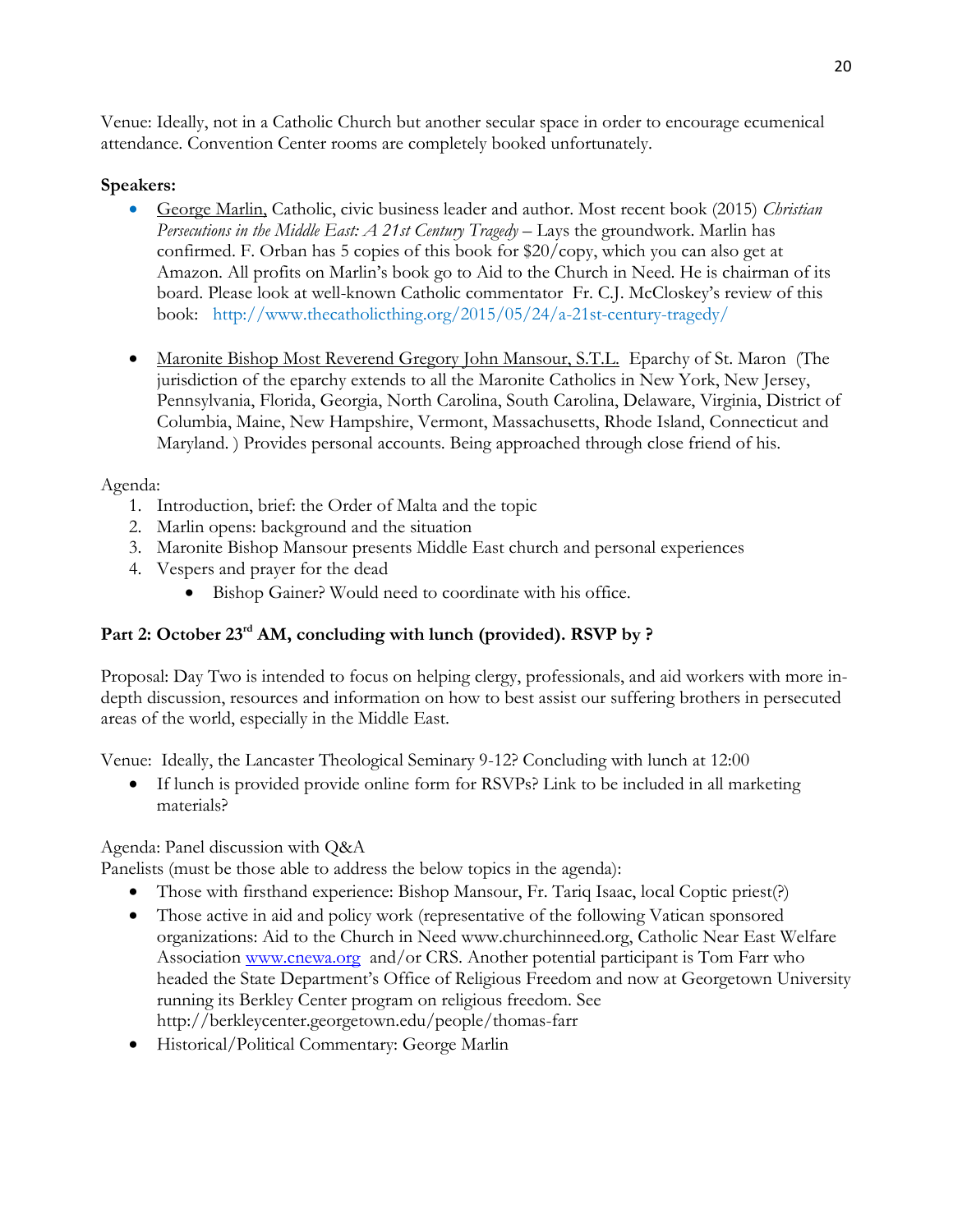Topics:

- 1. More detail on persecution country by country (Marlin) (Starting speaker)
- 2. Fr. Isaac what has he gone through, what would he ask of us? What hurdles has he dealt with?
- 3. Here is what people are saying and what can be done. What do people want and need?
- 4. Policy Issues here is what is being done--policy initiatives, discussion, pros and cons of each.
- 5. Internally displaced people? What to do to help them when the crisis is over? microfinance?
- 6. What do we do to help those want to relocate out of the Middle East to the US or other safehavens?
- 7. Organizations to support which are known as efficient, effective and reliable. (Ending)

Other specific points to cover: we cannot, at this time, get involved with the politics and military affairs. Goal is to keep Christianity in the region. How can we best secure their stay and minimize their suffering?

- There is nothing to be done right now politically or militarily.
- The goal is to keep Christians in the Middle East there because they SHOULD be there and the majority want to be there.
- We also need to open up to them here. What other support can we provide?

At the end of the seminar the following packets/resources will be provided:

- Bullet/talking points for homilies, sermons, bulletins, etc.
- Intercessory prayers to be prayed whenever possible
- Efficient and effective organizations to which money can be donated in confidence
	- o We need two or three charities in addition to the Church in Need, perhaps Protestant organizations like Mennonite Central, to which to direct funds
- Information on the Order of Malta
- Information on participating organizations

# Planning:

Approvals and those to get involved for planning:

- Invitation to Bishop Gainer
- Permission from the bishop for visiting episcopate
- Fr. Wolfe for any liturgical issues
- Any other canonical issues

# Marketing:

- Lancaster Area newspaper(s)
- Catholic Witness
- Postcards in the hands of pastors
- Diocese of Harrisburg
- Other dioceses
- Other non-Catholic Christian churches, schools and organizations
- Universities/colleges